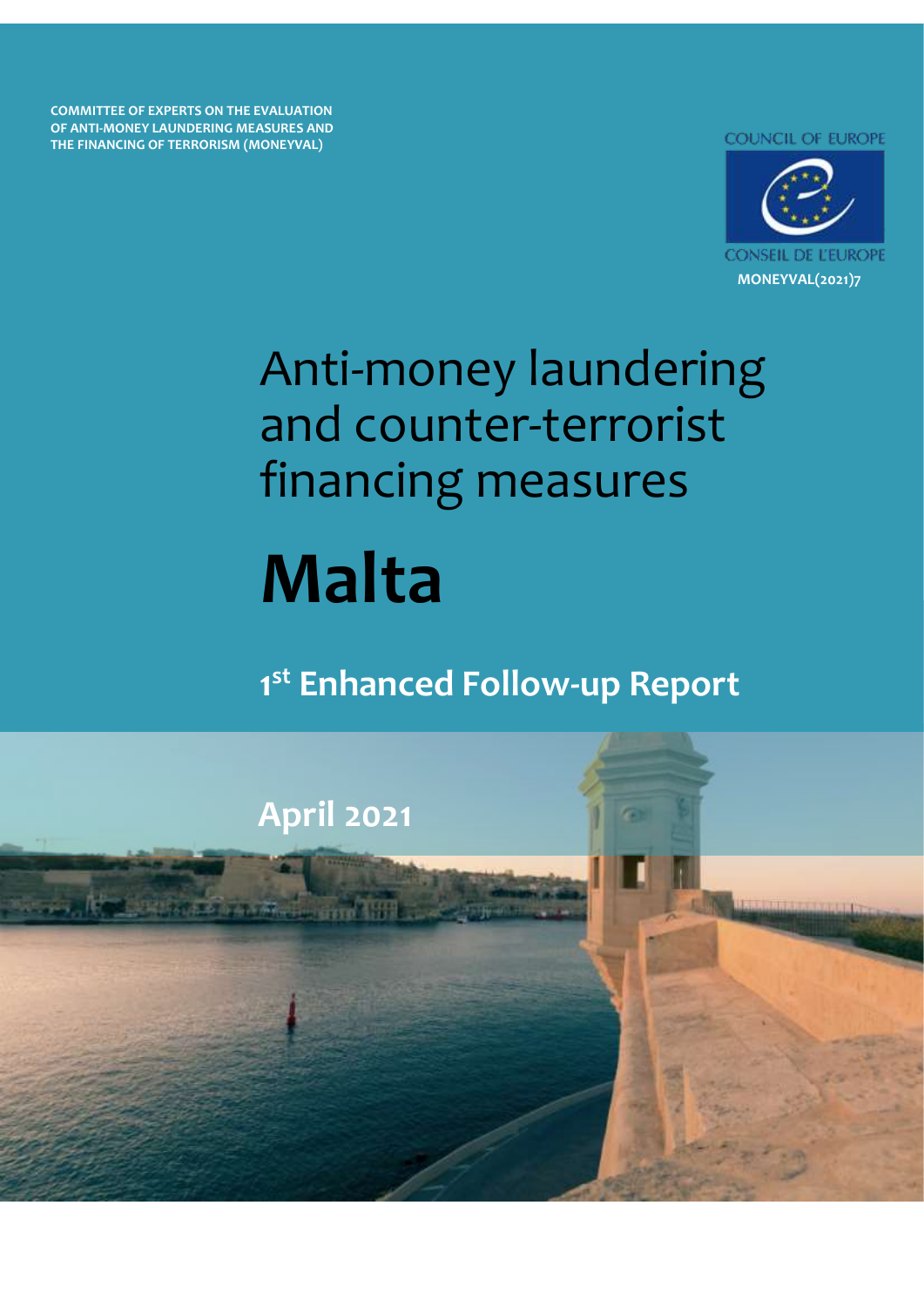**The Committee of Experts on the Evaluation of Anti-Money Laundering Measures and the Financing of Terrorism** - **MONEYVAL** is a permanent monitoring body of the Council of Europe entrusted with the task of assessing compliance with the principal international standards to counter money laundering and the financing of terrorism and the effectiveness of their implementation, as well as with the task of making recommendations to national authorities in respect of necessary improvements to their systems. Through a dynamic process of mutual evaluations, peer review and regular follow-up of its reports, MONEYVAL aims to improve the capacities of national authorities to fight money laundering and the financing of terrorism more effectively.

The 1<sup>st</sup> Enhanced Follow-up Report on Malta was adopted by the MONEYVAL Committee at its 61<sup>st</sup> Plenary Session (Strasbourg, 28-30 April 2021).

All rights reserved. Reproduction is authorised, provided the source is acknowledged, save where otherwise stated. For any use for commercial purposes, no part of this publication may be translated, reproduced or transmitted, in any form or by any means, electronic (CD-Rom, Internet, etc.) or mechanical, including photocopying, recording or any information storage or retrieval system without prior permission in writing from the MONEYVAL Secretariat, Directorate General of Human Rights and Rule of Law, Council of Europe (F-67075 Strasbourg o[r moneyval@coe.int\)](mailto:moneyval@coe.int)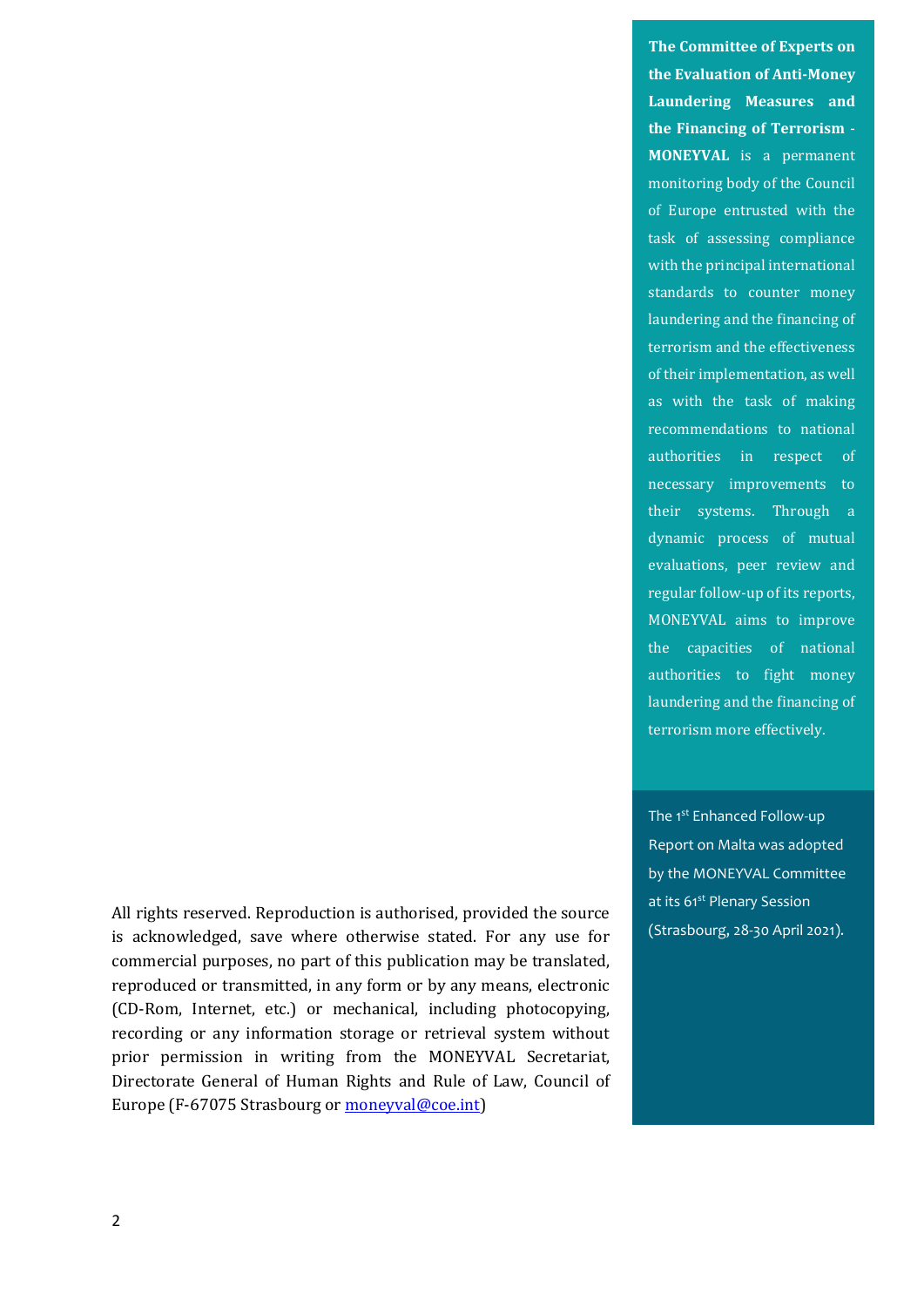# *Malta: First Enhanced Follow-up Report*

### **1. INTRODUCTION**

1. The mutual evaluation report (MER) of Malta was adopted in July 2019. This 1st enhanced follow-up report (FUR) analyses the progress of Malta in addressing the technical compliance (TC) deficiencies identified in its MER. Re-ratings are given where sufficient progress has been made. This report also analyses progress made in implementing new requirements relating to FATF Recommendations which have changed since Malta's MER was adopted: Recommendation 15. Overall, the expectation is that countries will have addressed most if not all TC deficiencies by the end of the third year from the adoption of their MER. This report does not address what progress Malta has made to improve its effectiveness.

#### **2. FINDINGS OF THE MUTUAL EVALUATION REPORT**

2. The MER rated Malta as follows for technical compliance:

| R <sub>1</sub> | R <sub>2</sub>  | R <sub>3</sub>  | R 4  | R 5             | R6   | R 7             | R <sub>8</sub> | R9              | R <sub>10</sub> |
|----------------|-----------------|-----------------|------|-----------------|------|-----------------|----------------|-----------------|-----------------|
| LC             | ◡               | C               | ◡    | LC              | LC   | C               | PC             | U               | LC              |
| R 11           | R <sub>12</sub> | R <sub>13</sub> | R 14 | R <sub>15</sub> | R 16 | R <sub>17</sub> | R 18           | R <sub>19</sub> | R 20            |
| C              | LC              | PC              | LC   | PC              | LC   | LC              | LC             | ◡               | PC              |
| R 21           | R 22            | R 23            | R 24 | R 25            | R 26 | R 27            | R 28           | R 29            | R 30            |
| C              | LC              | LC              | PC   | LC              | PC   | LC              | РC             | LC              | LC              |
| R 31           | R 32            | R 33            | R 34 | R 35            | R 36 | R 37            | R 38           | R 39            | R 40            |
| LC             | LC              | C               | LC   | LC              | PC   | LC              | PC             | u               | LC              |

#### • **Table 1. Technical compliance ratings, July 2019**

*Note:* There are four possible levels of technical compliance: compliant (C), largely compliant (LC), partially compliant (PC), and non-compliant (NC).

• *Source*: The Malta Mutual Evaluation Report, July 2019, <https://www.coe.int/en/web/moneyval/jurisdictions/malta> .

3. Given the results of the MER, Malta was placed in enhanced follow-up1. The Plenary invited Malta to submit the first enhanced follow-up report for the 61st MONEYVAL Plenary in April 2021.

4. The assessment of Malta's request for technical compliance re-ratings and the preparation of this report were undertaken by the following Rapporteur teams (together with the MONEYVAL Secretariat):

- Jersey
- Italy

5. Section III of this report summarises Malta's progress made in improving technical compliance. Section IV sets out the conclusion and a table showing which Recommendations have been re-rated.

 $1$  Regular follow-up is the default monitoring mechanism for all countries. Enhanced follow-up involves a more intensive process of follow-up. This is intended to be a targeted but more comprehensive report on the countries/territories' progress, with the main focus being on areas in which there have been changes, high risk areas identified in the MER or subsequently and on the priority areas for action.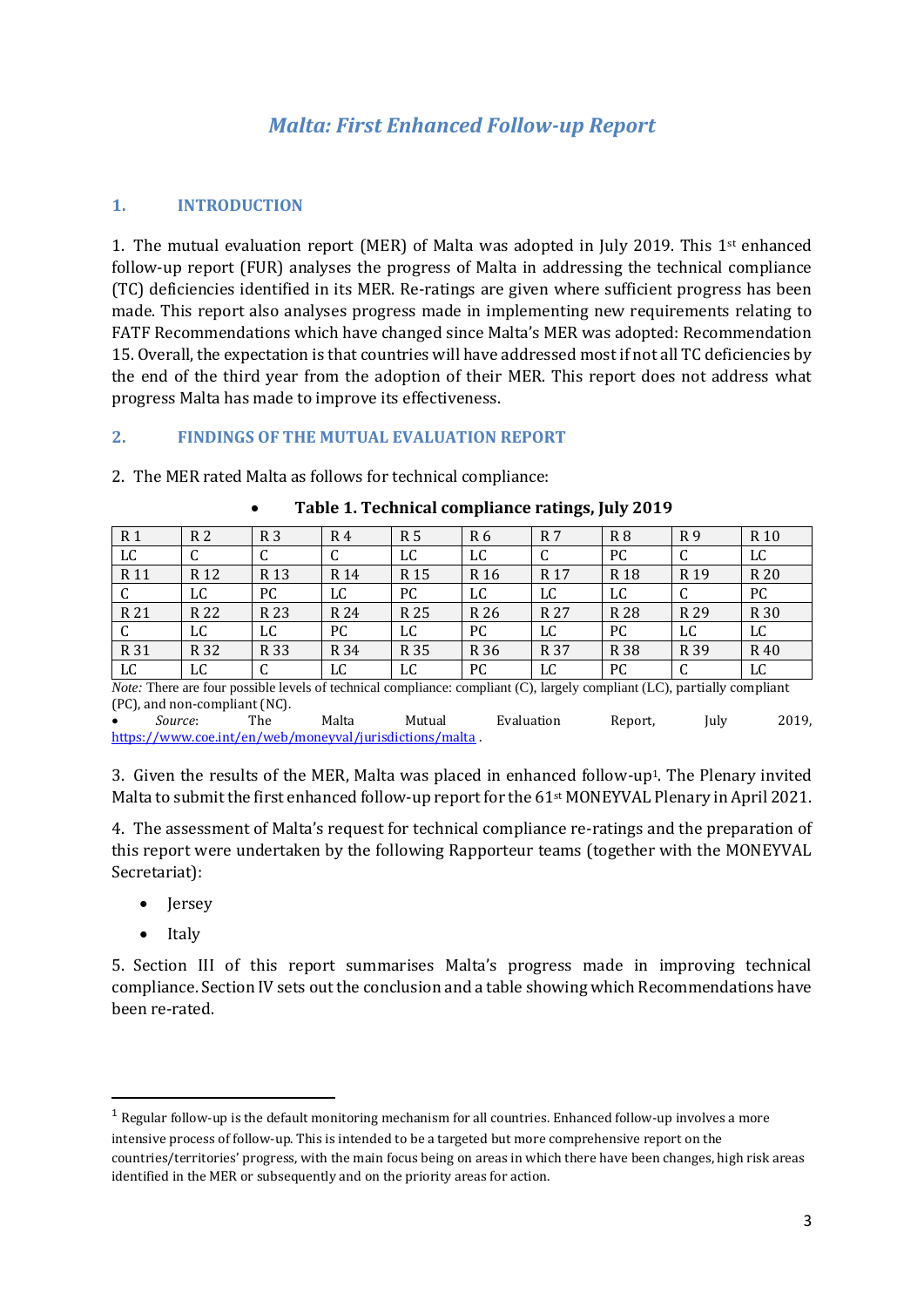#### **3. OVERVIEW OF PROGRESS TO IMPROVE TECHNICAL COMPLIANCE**

6. This section summarises the progress made by Malta to improve its technical compliance by:

a) Addressing the technical compliance deficiencies identified in the MER for which the authorities have requested a re-rating (Recommendations 8, 13, 20, 24, 26, 28, 36, and 38), and

b) Implementing new requirements where the FATF Recommendations have changed since the MER was adopted (Recommendation 15).

#### **3.1. Progress to address technical compliance deficiencies identified in the MER**

7. Malta has made progress to address the technical compliance deficiencies identified in the MER. As a result of this progress, Malta has been re-rated on Recommendations 8, 13, 20, 24, 26, 28, 36, and 38.

8. Current analysis takes into consideration only relevant laws, regulations or other AML/CFT measures that are in force and effect at least 6 months before the update report is due to be discussed by the Plenary. Respectively the Rapporteur team did not analyse or verify continuous efforts (legislative and other) made by Malta to improve its compliance with the FATF Standards after the deadline.

#### *Recommendation 8 (Originally rated PC – re-rated as LC)*

9. In its 5th round MER, Malta was rated PC with Recommendation 8, based on: the absence of analysis to identify the subset of non-enrolled Voluntary Organisations (VOs) which by virtue of their activities or characteristics are likely to be at risk of TF abuse, using relevant sources of available information, therefore the risk assessment of the VO sector was not comprehensive (c.8.1(a)); lack of identification of the nature of threats posed by terrorist entities to the VOs which are at risk as well as how terrorist actors abuse those VOs (c.8.1(b)); lack of provisions on the periodic reassessment of the sector's potential vulnerabilities to terrorist activities (c.8.1(d)); lack of outreach to raise awareness amongst the donor community (8.2(b)); lack of measures taken to encourage VOs to conduct transactions via regulated financial channels, whenever feasible (c.8.2(d)); lack of risk- based measures applied to monitor or supervise the VOs (c.8.3 and 8.4(a)); lack of co-operation with the Registers for Legal Persons and for Trusts (c.8.5(a)); and, the absence of specific information on the procedures to respond to international requests to the Commissioner for Voluntary Organisations (CVO) in Malta for information regarding particular VOs suspected of TF (c.8.6).

10. To address the deficiencies identified in the MER for c.8.1(a), Malta informed that the Office of the Commissioner for Voluntary Organisations (OCVO) set up a dedicated structural unit and deployed resources for an ongoing monitoring and detection of non-enrolled VOs that fall within the FATF definition of NPO, and conducting a further risk assessment. Respectively, since the adoption of the MER, the OCVO detected 403 VOs suspected of being non-enrolled. Further analysis of these VOs revealed that only 1 VO has been found to fall under the scope of the FATF definition. The OCVO analysed the risks associated with this 1 VO and enrolled it.

11. To address the deficiencies identified in the MER for c.8.1(b), Malta took steps to identify risks related to VOs (see also c.24.2). According to findings the terrorist actors can pose a threat by misusing the most vulnerable VOs, which include the ones that work in international development and humanitarian aid; carry out projects worldwide, and also offer financial support to Maltese missionaries abroad; VOs which are based on ethnicity and diaspora groups, due to the uncontrolled remittances; and VOs depend on public collections. Analysis of the nature of the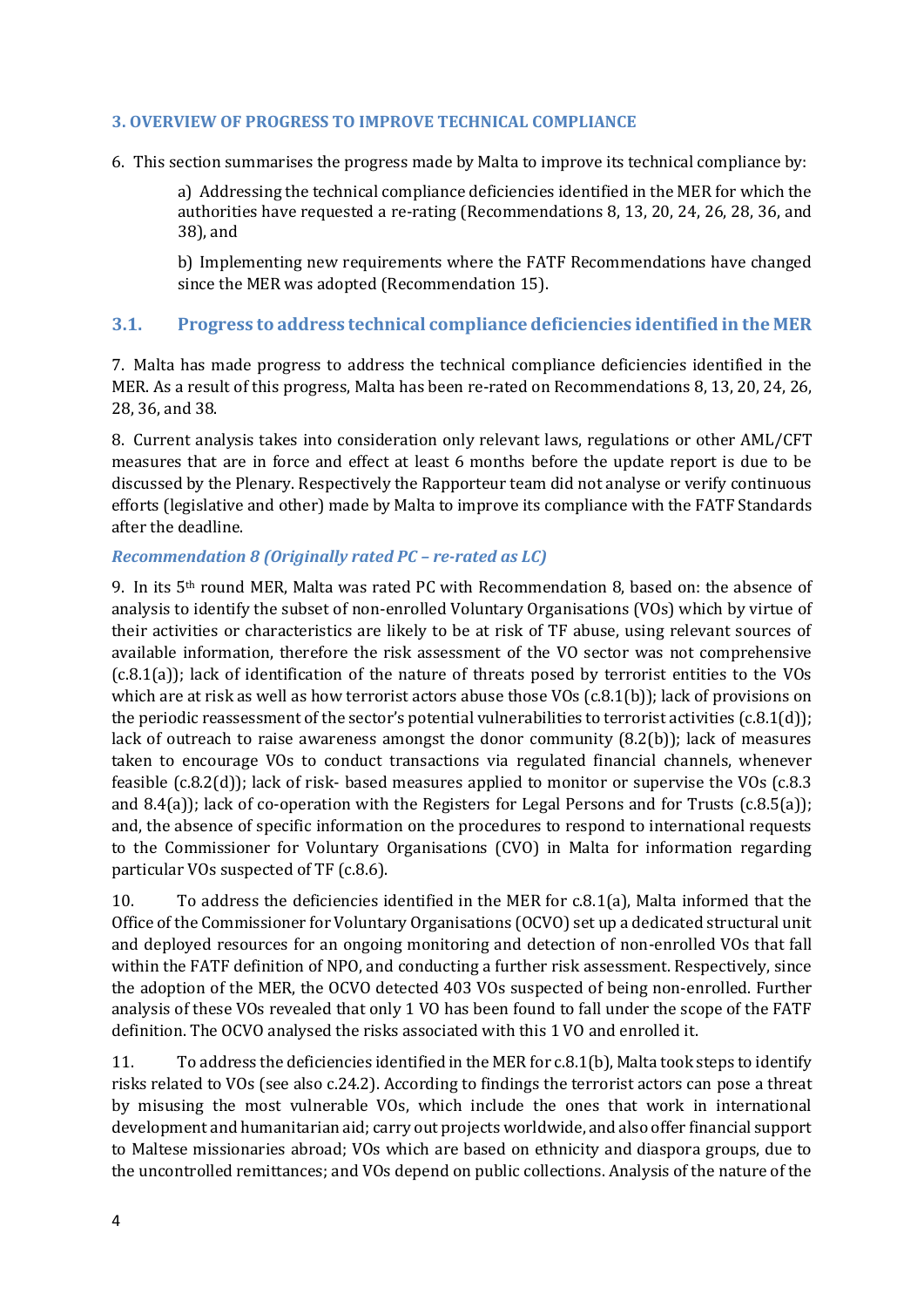threat and the ways how the VOs can be abused by the terrorist actors suggests that this can be done through: VO funding; use of VO assets; use of a VO's name and status; abuse from within a VO; and, set up VOs for illegal or improper purposes.

12. To address the deficiencies identified in the MER for c.8.1(d), Malta provided the Voluntary Organisations Act (VOA) which stipulates that the OCVO should review periodically new information on the voluntary sector's potential vulnerabilities to the funding of terrorism (Article 7). In addition, Malta has conducted assessment of the sector's potential vulnerabilities to terrorist activities in 2018, which was followed by the reassessment in 2019. The authorities also informed that Malta has launched the update of the 2021/2022 National Risk Assessment. This assessment would also include the assessment of TF risks associated with VOs.

13. To address the deficiencies identified in the MER for c.8.2(b), Malta informed that OCVO reached out: the public entities forbidding provision of public funds to VOs which are not enrolled and that those enrolled, need to be compliant. In addition, the OCVO reached out to the Individual Investors Programme Agents with the same advice.

14. Malta advised that the OCVO has reached out the general public though a written media. Analysis of this did not suggest that this concerned potential vulnerabilities of VOs to TF abuse or TF risks.

15. To address the deficiencies identified in the MER for c.8.2(d), Malta took steps to address the systemic issue - VOs being outside the risk appetite of reporting entities. In particular, negotiations were conducted with the Malta Bankers Association and some separate financial institutions (FIs) to revisit the set practice, the MFSA's Banking Supervision Unit addressed the banking sector with a clarification on the ways banks may handle the risks posed by the VOs, and the OCVO proactively supported the VOs for opening the bank accounts. These steps demonstrate the commitment of the Maltese authorities to support the VOs' access to the formal financial sector, but do not demonstrate the encouragement of the VO sector itself to be engaged with the financial sector.

16. The OCVO suggested that it encourages VOs to conduct transactions via regulated financial channels extensively discussing this issue during the workshops held on 11, 17, 18, 23, 25, 27, October 2018; 21 and 28 November 2019; 18 June, 25 August and 28th October 2020. This action while welcomed does not, however, fully meet the expectations, as described in the FATF Best Practices on Combating the Abuse of Non-Profit Organisations (Recommendation 8) from June 2015.

17. To address the deficiencies identified in the MER for c.8.3, Malta revised the VO Act (Art. 12B and 22B) introducing a number of risk-based measures that are in line with the examples provided in the Interpretive Note to Recommendation 8 (para.6(b)).

18. To address the deficiencies identified in the MER for c.8.4(a), Malta revised the VO Act (Art.7(1(b)) to ensure the powers of the Commissioner of VOs to perform monitoring of the VOs' activities in order to ensure observance of the legislative and other requirements. These include also compliance of VOs with the measures described under c.8.3.

19. To address the deficiencies identified in the MER for c.8.5(a), Malta put in place necessary arrangements - regulatory framework and memorandum of understanding - that enable co-operation, co-ordination and information sharing on VOs amongst the Malta Business Register (MBR), Malta Financial Services Authority (MFSA) and the OCVO.

20. To address the deficiencies identified in the MER for c.8.6, the CVO approved OCVO Standard Operating Procedures Manual (Section 17) that sets out the procedure for handling foreign requests for information, including regarding any particular VO suspected of TF.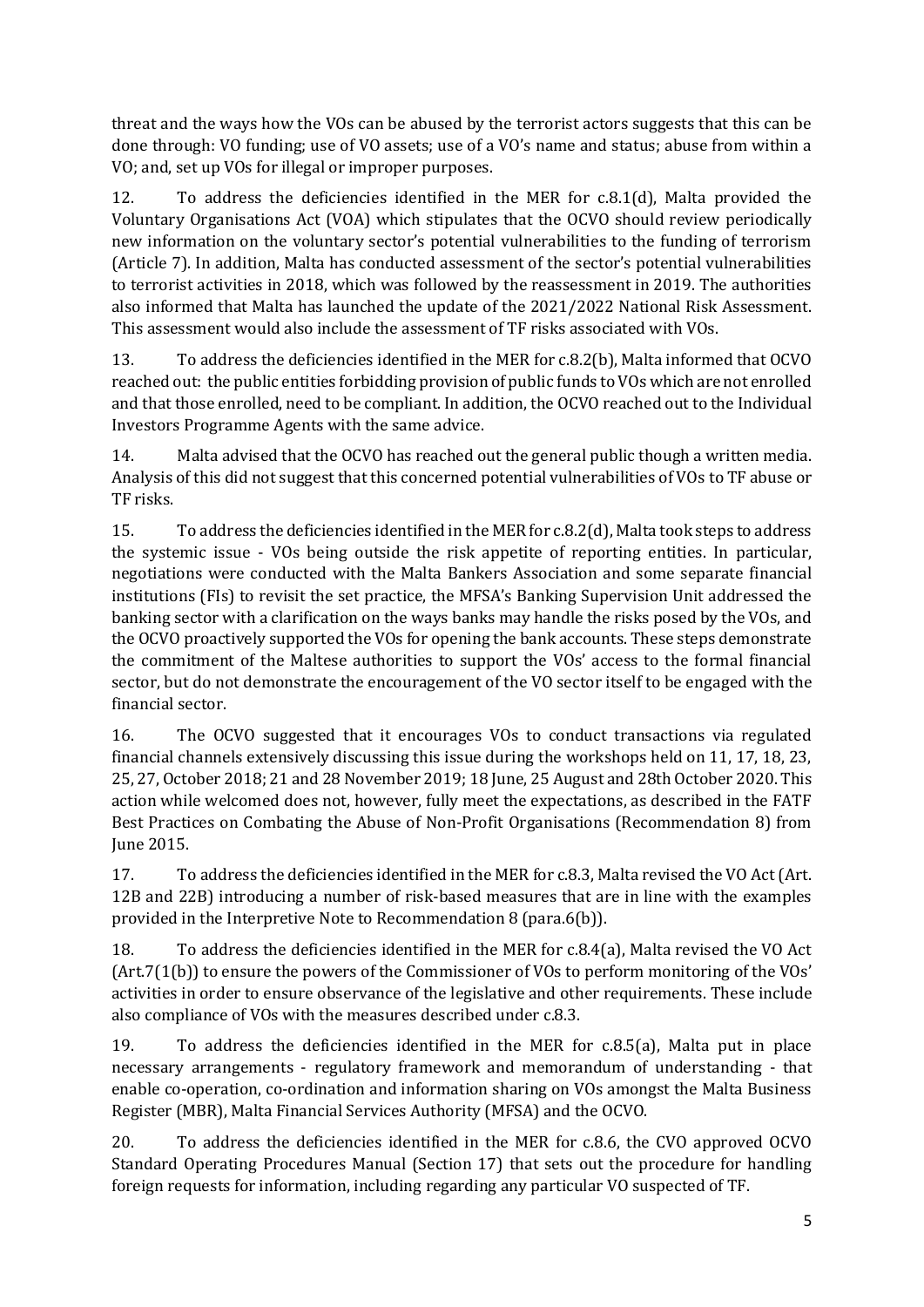21. Overall, Malta took measures to address most of the deficiencies identified in the MER. Concerns remain with outreach to donor community on VO vulnerabilities and encouragement of VOs to conduct transactions via regulated financial channels. **Recommendation 8 is therefore re-rated Largely Compliant**.

# *Recommendation 13 (Originally rated PC – re-rated as LC)*

22. In its 5th round MER, Malta was rated PC with Recommendation 13, based on: the application of mandatory measures regarding correspondent banking relationships only to respondent institutions outside the EU (c.13.1); lack of requirement for correspondent banks to determine if the respondent has been subject to a ML/TF investigation or regulatory action  $(c.13.1(a))$ ; lack of requirement to clearly understand the respective responsibilities  $(c.13.1(d))$ ; application of measures only to non-EU respondents (c. 13.2 and 13.3).

23. To address the overarching deficiency identified in the MER for c.13.1-13.3 with respect to application of respective measures regarding correspondent banking not only to respondent institutions outside the EU but also inside the EU, Malta introduced amendments into the FIAU Implementing Procedures Part I (IPP I) extending the application of the enhanced measures in line with c.13.1 (a)-(d), and other respective measures in line with c.13.2-13.3 to EU respondent institutions, but only where such relationship is considered to be higher risk. The IPP I provides that when carrying out a customer risk assessment the correspondent relationship is to be deemed a high risk factor (Section 3.5.3.). Hence, the FATF standard is still not fully met, as the enhanced measures are still not mandatory for all cross-border correspondent banking and other similar relationships with EU respondent institutions. However, Malta has also issued a guidance specifying that all correspondent relationships should be considered to be higher risk, including intra-EU relationships. Further, the majority of Maltese correspondent relationships are with non-EU respondent institutions, so the deficiency is not a material one. The combination of the guidance and the limited materiality render this deficiency minor.

24. In addition, the amendments to the PMLFTR (Reg.  $11(3(a))$ ) explicitly require banks to determine whether the respondent institution has been subject to ML/TF investigations or regulatory action, and the amendments to the PMLFTR (Reg. 11(3(d)) explicitly require banks to understand the respective responsibilities of each institution.

25. Overall, Malta took measures to address most of the deficiencies identified in the MER. Minor concerns remain with the risk-based application of measures to respondent institutions in the EU, and these are, to some extent, alleviated by the guidance issued to industry and the limited impact of the deficiency in terms of the limited number of intra-EU correspondent relationships. **Recommendation 13 is therefore re-rated Largely Compliant.**

# *Recommendation 20 (Originally rated PC – re-rated as C)*

26. In its  $5<sup>th</sup>$  round MER, Malta was rated PC with Recommendation 20, as the mechanism to file STRs casts doubts on the fulfilment of the obligation to do so "promptly" (c.20.1); the legislation did not clearly and expressly include also the attempted transactions among those to be reported by the subject persons (c.20.2).

27. To address the deficiencies identified in the MER for c.20.1, Malta amended PMLFTR (Reg.15(3)) to clearly require that the FIs make a disclosure to the FIAU "promptly". In accordance with the amended IPP I (Chapter 5) "The FIAU expects such a report to be made by not later than the next working day."

28. To address the deficiencies identified in the MER for c. 20.2, Malta amended the PMLFTR (Reg. 15(3)) to clearly require that the FIs make a disclosure to the FIAU also on attempted transactions. This requirement is further explicitly reflected also in the IPP I (Chapter 5).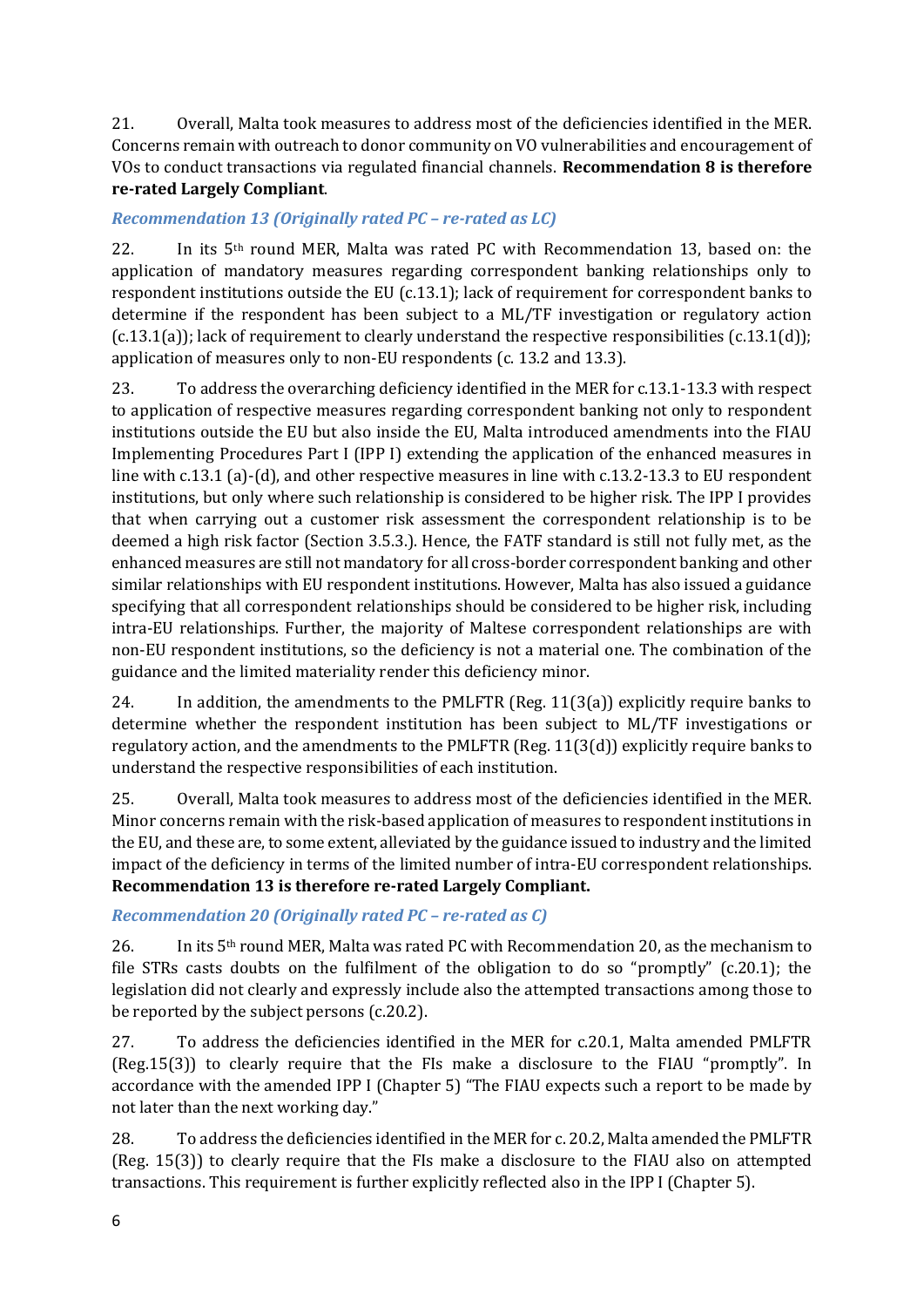29. Overall, Malta took measures to address all deficiencies. **Recommendation 20 is therefore re-rated Compliant.**

# *Recommendation 24 (Originally rated PC – re-rated as LC)*

30. In its 5th round MER, Malta was rated PC with Recommendation 24, as an in-depth analysis of how all types of Maltese legal persons and legal arrangements could be used for ML/TF purposes was not finalised (c.24.2); the shortcomings in applied mechanisms called into question the accuracy of beneficial ownership (BO) information (c.24.7-24.8); there is no explicit legal requirement for a liquidator to retain BO information (c.24.9); financial sanctions were not dissuasive and proportionate in respect of failing to submit BO information to the Registries in respect of companies, commercial partnerships and foundations (c.24.13); no information was provided on how the AG Office or the MFSA and MGA monitor the quality of assistance received from other countries (c.24.15).

31. To address the deficiencies identified in the MER for c.24.2, Malta conducted a sectoral risk assessment focusing on the ML/TF risk associated with all types of legal entities and legal arrangements (including the voluntary organisations). Malta developed a set of recommendations for the public and private sectors and adopted an Action Plan. Documents are published on the National Coordinating Committee website2.

32. To address the deficiencies identified in the MER for c.24.7-24.8, Malta introduced amendments into the BO Regulation, and enhanced the powers and capacities of the Malta Business Registry (MBR).

33. The MER suggested that the Maltese authorities take a multi-pronged approach (combination of tree mechanisms) to obtaining BO information in a timely manner on legal persons incorporated under Maltese law and legal arrangements, but deficiencies were identified.

34. Out of three, the two mechanism are based on collecting information through (i) company formation services (company service providers, lawyers, accountants and trustees, as a source of information) and (ii) banking services (banks as a source of information through servicing the accounts opened due to share capital requirements).

35. These two mechanisms had weaknesses. Legal entities were not required to be set up by persons who are regulated and/or subject persons. Lawyers providing company services were exempt from registration with the MFSA. There were no requirements for the share capital be deposited in a Maltese bank subject to AML/CFT supervision. There was no progress demonstrated by Malta with respect to these two mechanisms as described above.

36. Nevertheless, as indicated in the MER, statistics from 2018, suggested that, in practice, 98% of legal entities were created with the assistance of a subject person (corporate service provider and/or a lawyer or accountant). The authorities estimated that in practice 80% of these companies' share capital is deposited into a Maltese bank account.

37. The third mechanism is based on collecting information through a centralised register of legal entities as a source of information. With this respect, Malta took measures to enhance the powers and capacities of the Malta Business Registry (MBR). It is currently set to maintain the BO information on companies, partnerships, associations and foundations. Malta suggested that the

<sup>2</sup> <http://www.ncc.gov.mt/wp-content/uploads/2020/09/Key-Results-LEA.pdf>

<http://www.ncc.gov.mt/wp-content/uploads/2020/09/Action-Plan-LEA.pdf>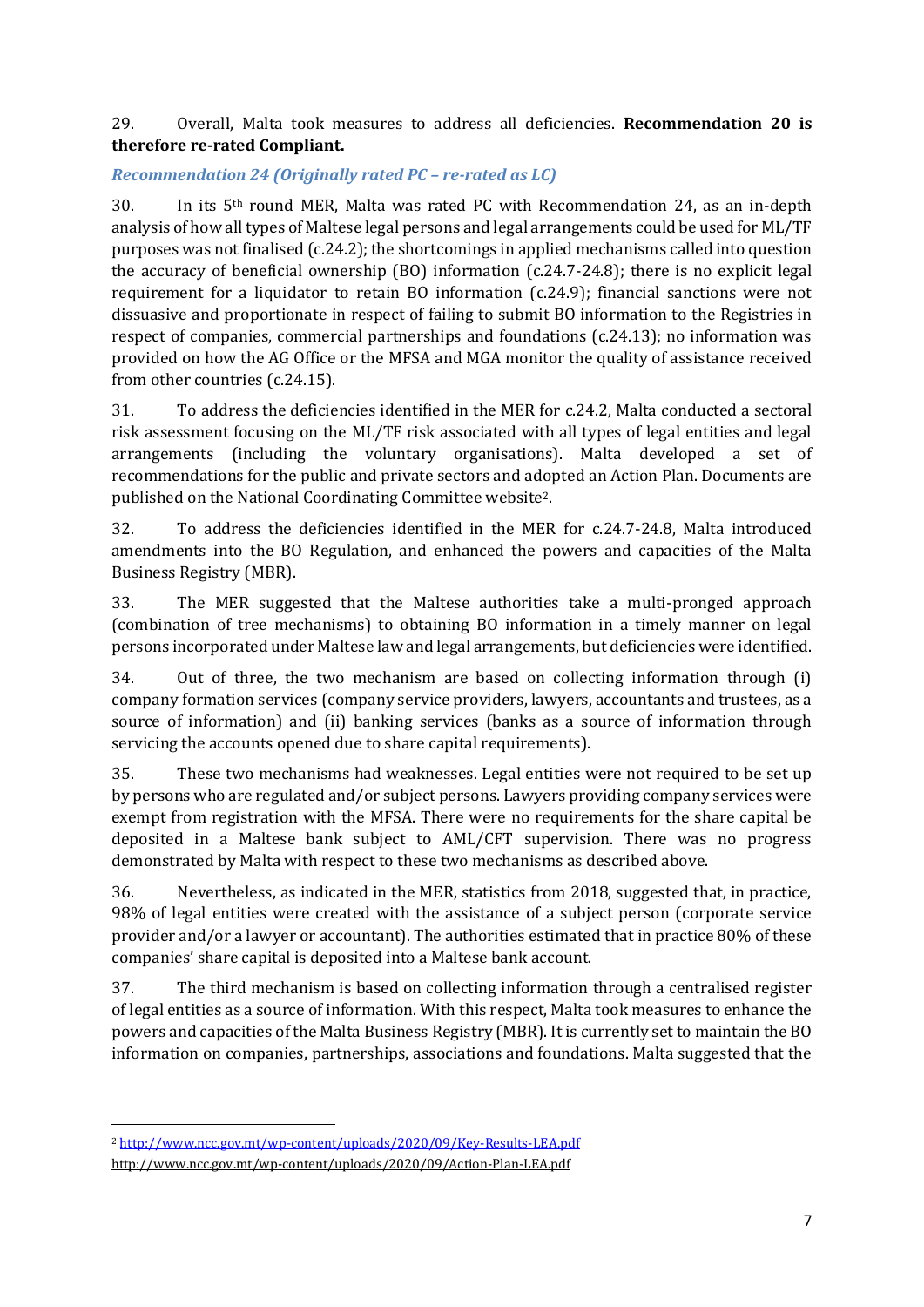register of BOs of all legal entities is now fully populated and is accessible online by all interested parties.

38. The MBR set up the automated analytical system, which will be progressively enriched and developed, and in the authorities' view, would potentially enhance the accuracy of maintained BO data.

39. Currently, in addition to regular provision of information on changes in the BO, companies and partnerships are to provide an annual confirmation of the registered BO (BO Regulations Art. 6A(1)). Failure to provide the annual confirmation provides the Registrar with grounds for striking off a company or a partnership (BO Regulation Art. 9(3)). This mechanism may potentially ensure a proactive interaction of companies' and partnerships' responsible persons with the MBR, at least on an annual basis, thus largely addressing the deficiency.

40. In addition, on the authorities view the auditor that the company should appoint at each general meeting (Companies Act Article 151 (1)) will be another source of information on basic and BO information. This, however, would not suggest that the auditor is a responsible person authorised by the company to provide information to the authorities, and will be limited to scope regulated by the PMLFTR - when the auditor, as a reporting entity, should provide information related to ML/TF suspicion. On the other hand, the function of the auditor would potentially enhance the accuracy of the BO information.

41. There was a deficiency noted in the MER suggesting that directors (or equivalent) and the company secretary who are responsible for providing BO information to the Registrar are not required to be resident in Malta, and hence to be subject to Maltese AML/CFT supervision. Currently, Article 12(5) of Civil Code (Second Schedule) stipulates that "It shall be a condition for registration of any organisation the administrator or administrators3 of which are not ordinarily resident in Malta, to appoint and retain at all times, a person who is ordinarily resident in Malta to act as a local representative ...". "legal representation of such organisation in Malta […] for all purposes of any law in Malta". This would meet the requirement to have a resident in the country authorised by company to provide information to competent authorities, but the accountability will remain with the company officer (Companies Act (Art. 2(1)) and BO Regulation (Art. 6(5))). In addition, the MFSA requires that the TCSPs, when licensed, provide an evidence of a local presence. This would potentially mean that when the TCSPs provide services beyond the company formation and they are authorised by the company, will be acting as a national contact point for provision of information to competent authorities. The function of the TCSP would potentially enhance the accuracy of the BO information.

42. Amendments introduced into the BO Regulation (Art. 12(1)) rectified a deficiency indicated in the MER with respect to the lack of MBR supervisory powers. Currently, the Registrar is empowered to carry on physical on-site investigation of information at the registered office of the company or at such other place in Malta as may be specified in the Memorandum or Articles of Association of the company, in order to establish the current BO and to verify that the BO information submitted to MBR is accurate and up-to-date.

43. Breach of requirements for maintaining and providing to the MBR accurate and up-todate information on BO of a company or partnership is punished by sanctions – every officer of the company is liable to a penalty of not more than  $\epsilon$ 100,000 to be payed (BO Regulation Art. 12(4)).

<sup>3</sup>"administrator" means an officer or a person who is appointed to control and administer an organisation including a governor, a director, a trustee or a committee member and any person who carries out such functions even if under another name – Civil Code, Art 7(2).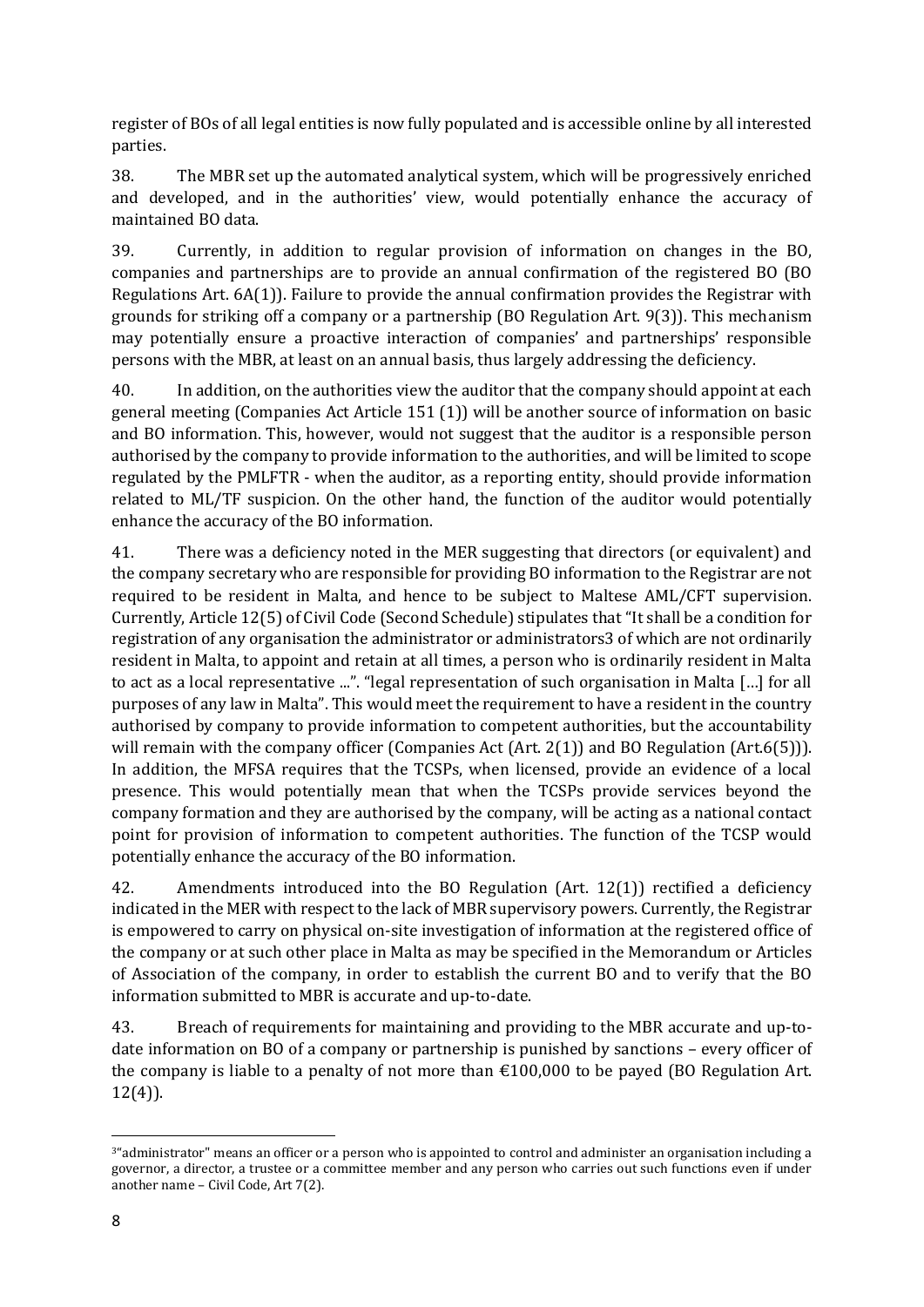44. While legislative amendments were introduced also with respect to associations and foundations, the deficiencies mentioned in the MER remain valid. The approach, as described above, does not apply to these types of legal arrangements in an equal manner.

45. With respect to foundations, the Maltese authorities suggested that Article 29(1) of the Maltese Civil Code (Second Schedule) provides that *"A foundation may only be constituted by virtue of a public deed inter vivos or by a will."* Public deeds shall only be published by Notary Public. On the authorities view the Notary Public will be another source of information on basic and BO information. This, however, will be limited to the scope regulated by the PMLFTR, when the Notary Public, should provide information related to ML/TF suspicion, and would not suggest that the Notary Public is a responsible person authorised by the company to provide information to Maltese authorities. On the other hand, involvement of the Notary Public would potentially enhance the accuracy of the BO information.

46. To address the deficiencies identified in the MER for c.24.9, Malta introduced amendments into a number of legislative provisions. While there were no amendments introduced into the Art. 324(2) of the Companies Act referred to in the MER, Malta ensured the compliance with the c.24.9 through the following legislative provisions: for companies and partnerships - BO Regulations (Reg. 17); for foundations - Civil Code (Second Schedule) Register of BO – Foundations Regulation (Reg. (14(3)); and for association - Civil Code (Second Schedule) Register of BO – Associations Regulation (Reg. (4(10)). Respectively, a liquidator should maintain BO information of a company or a partnership for 10 years; a Registrar should maintain this information in the case of a transparent foundation for 5 years, and a private foundation - for 10 years; and an administrator of an association shall retain this information for 10 years.

47. To address the deficiencies identified in the MER for c.24.13, Malta amended the sanctions applied to companies and partnerships for a breach of obligations on maintaining and providing the BO information as required under BO Regulations (Reg. 5, 6, 6A, 8 and 12). These are increased tenfold since the adoption of the MER. Failure to provide the annual confirmation of the BO information may lead to initiation of a strike off of a company or a partnership by the Registrar (BO Regulation Reg. 9(3)). Hence, current sanctions set for companies and partnerships are proportionate and dissuasive. With respect to foundations, no amendment was introduced into the Civil Code (Second Schedule) (Register of Beneficial Owners – Foundations) Regulations that sets out applicable penalties. There are dissuasive and proportionate sanctions available under separate legal provisions (VO Act, Art.34, Trusts and Trustees Act, Art.43(15(i-ii) and Art.51(7), PMLFTR (Reg. Reg.2(1), 21(1-2)) that would apply in the specific circumstances, these, however, do not still fully address the gap.

48. To address the deficiencies identified in the MER for c.24.15, the MFSA issued an internal Guidelines on International Requests for Exchange of Information, designated a structural unit, and provided practical examples of monitoring of quality of assistance received from foreign counterparts. The AG Office conducts monitoring of received MLA assistance on the basis of Internal Procedures. This information includes also submissions concerning the BO requests. No progress was demonstrated by the MGA.

49. Overall, Malta took measures to address most of the deficiencies identified in the MER. Concerns remain with accuracy of BO information; dissuasiveness and proportionality of financial sanctions for foundation, in respect of failing to submit BO information to the Registries; and monitoring of quality of received assistance by the MGA. **Recommendation 24 is therefore re-rated Largely Compliant.**

*Recommendation 26 (Originally rated PC – re-rated as LC)*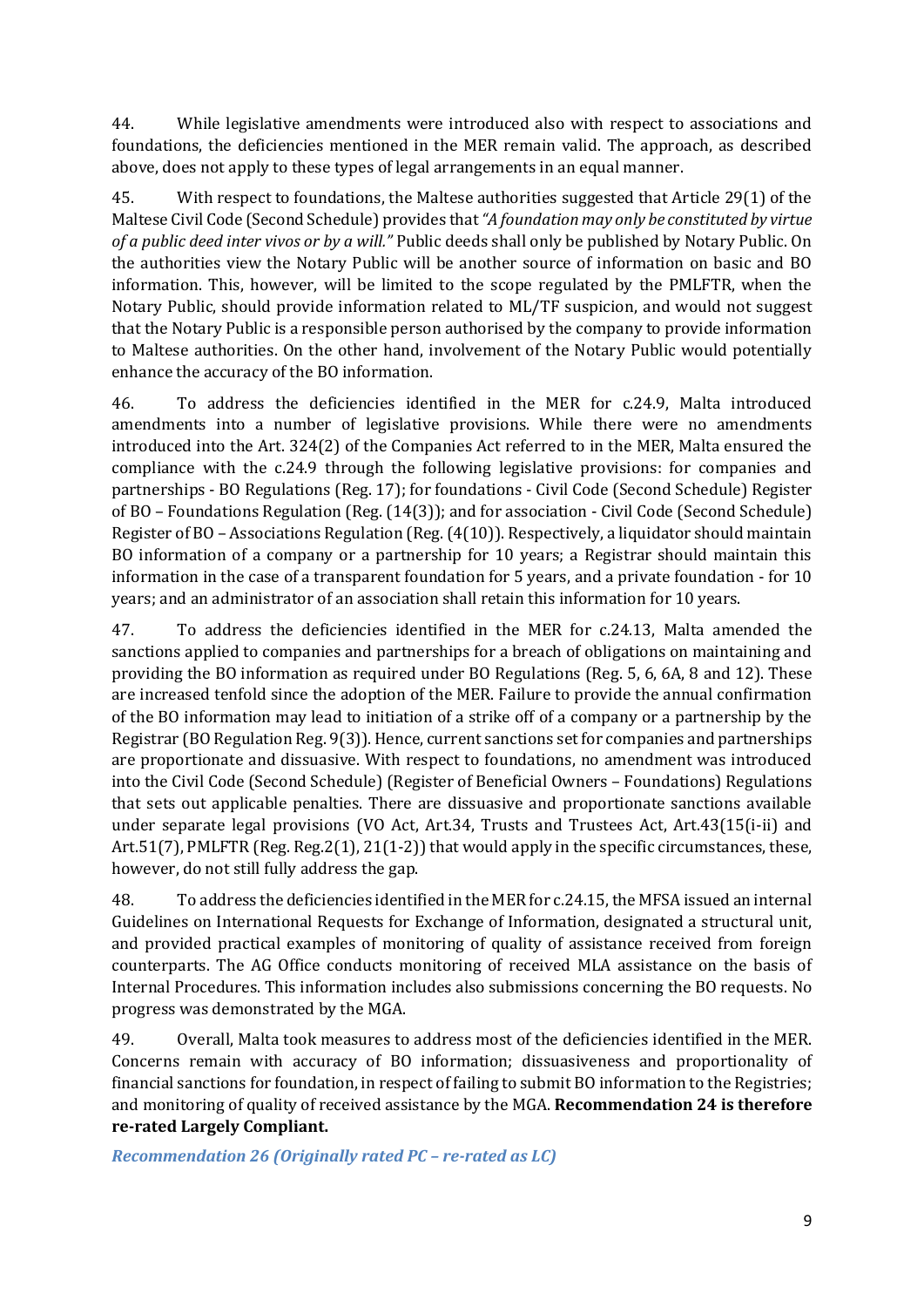50. In its 5th round MER, Malta was rated PC with Recommendation 26, as application processes to prevent criminals and their associates from holding or being the BO of a significant or controlling interest, or a management function of FIs and TCSPs was not fully embedded into the MFSA's authorisation procedures for all types of licence applications (c.26.3); the MFSA did not subject persons holding a significant or controlling interest or management function in a FI or TCSP to regular UN sanctions and adverse media screening (c.26.3); the authorities were unable to confirm their level of current compliance with the Core Principles where relevant for AML/CFT purposes, including provide details on supervision of financial groups for AML/CFT purposes on a consolidated basis (26.4(a)); and, there were no formalised procedures in place, setting out how the frequency and intensity of on-site and off-site supervision for all types of FIs was determined, taking into account the ML/TF risks associated with an institution or group and the wider ML/TF risks present in Malta (26.5-26.6).

51. To address all of the deficiencies identified in the MER for c.26.3, MFSA adopted the Due Diligence Procedures and the Personal Questionnaire. These ensure that all necessary structures and processes are now embedded for all licence types, and that the fit and proper checks include consideration of any ongoing proceeding (criminal or civil) (Personal Questionnaire, Section 3.2A(1)). Sanctions screening and adverse media monitoring is now incorporated into application process, and applied to all significant or controlling interest or management function holders in a FI or TCSP (Due Diligence Procedures, paragraphs 1.5, 1.7, 2.4, 2.5, 3.1, and 3.5; Personal Questionnaire and Glossary).

52. To address the deficiencies identified in the MER for c.26.4(a), Malta provided information (a combination of self-assessments conducted by Malta and peer review conducted by the IMF, EIOPA<sup>4</sup>) that suggests the system to have characteristics of compliance with the Core Principles where relevant for AML/CFT purposes, including providing details on supervision of financial groups for AML/CFT purposes on a consolidated basis. The results of these assessments, and self-assessments were presented to Prevention of ML and TF Committee for discussion and informative purposes.

53. To address the deficiencies identified in the MER for c.26.5-26.6, Malta put in place formalised procedures, covering most aspects of criteria 26.5 and 26.6. This is set out in the Riskbased Supervisory Strategy, Methodology and Plan, as provided by the Maltese authorities. The main concerns raised in the MER have been remediated. However, it remains unclear if in these documents ML/TF risks associated with a group are considered. Information provided by the Maltese authorities confirms that the FIAU "has requested" information in relation to group structures in order to understand the wider risks of the subject person and to be able to factor this into the risk-based supervision. It therefore appears from information provided that this is not yet fully implemented.

54. Overall, Malta took measures to address most of the deficiencies identified in the MER. Concerns remain in one area - Malta formalised the risk-based approach to determining frequency, intensity of AML/CFT supervision and revision of the FIs' risk profile, however, the procedures are yet to be clarified whether the legal provisions require that ML/TF risks posed by

<sup>4</sup> IMF (International Monetary Fund Technical Note on the Insurance and Securities Sector Supervision), Malta: Financial Sector Assessment Program-Technical Note-Insurance and Securities Sector Supervision; (November 21, 2019)

[https://www.imf.org/en/Publications/CR/Issues/2019/11/21/Malta-Financial-Sector-Assessment-Program-](https://www.imf.org/en/Publications/CR/Issues/2019/11/21/Malta-Financial-Sector-Assessment-Program-Technical-Note-Insurance-and-Securities-Sector-48830)[Technical-Note-Insurance-and-Securities-Sector-48830.](https://www.imf.org/en/Publications/CR/Issues/2019/11/21/Malta-Financial-Sector-Assessment-Program-Technical-Note-Insurance-and-Securities-Sector-48830)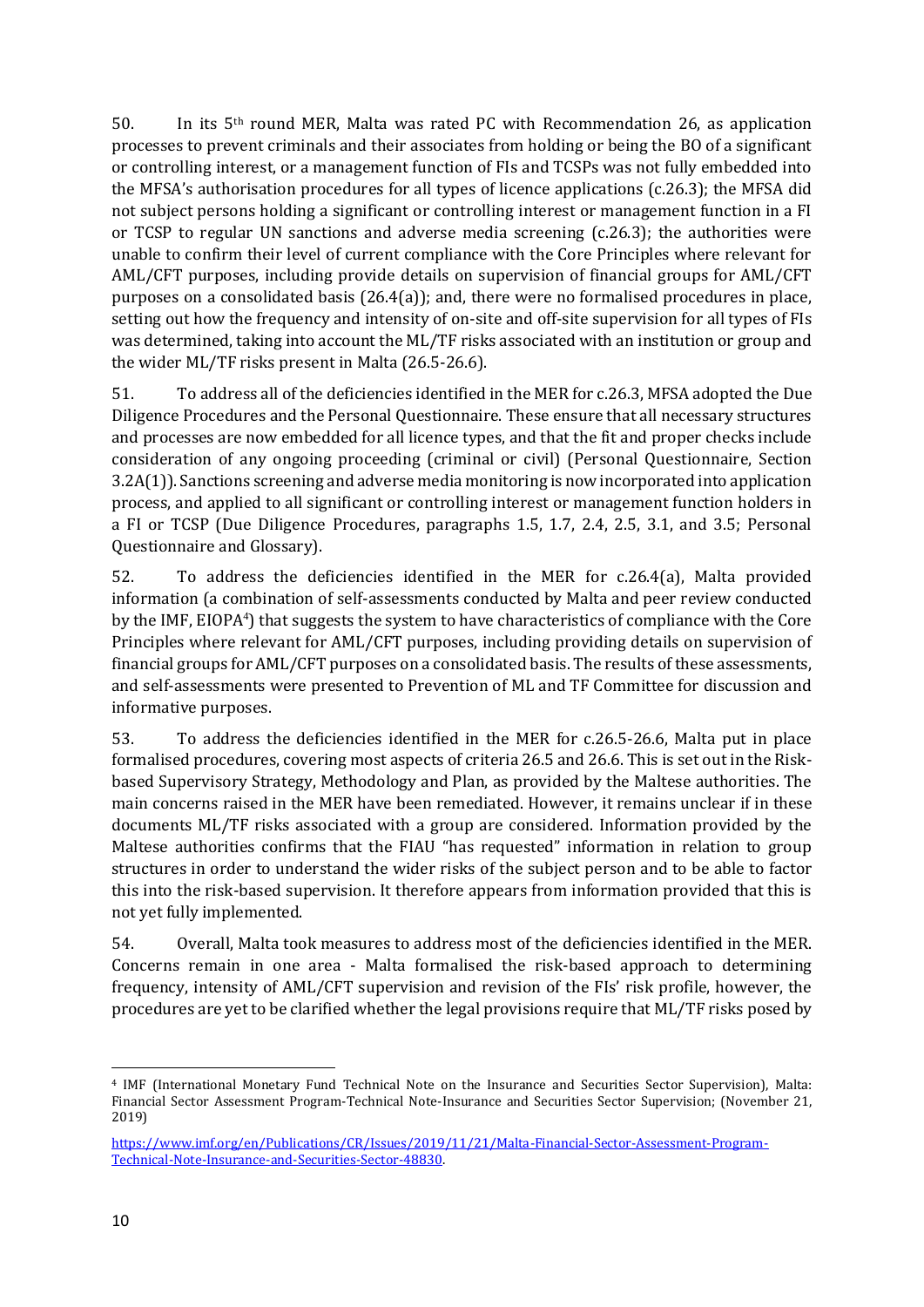# membership of wider group are considered. **Recommendation 26 is therefore re-rated Largely Compliant.**

# *Recommendation 28 (Originally rated PC – re-rated as LC)*

55. In its 5th round MER, Malta was rated PC with Recommendation 28, because DPMS, real estate agents, and lawyers were not regulated by sectorial legislation, therefore there were concerns regarding the adequacy of market entry measures and on-going fitness and properness measures for these persons (c.28.4(b)); the exemptions and de minimis ruling by the MFSA might have resulted in some persons not being subject to market entry measures and/or subject to AML/CFT (c.28.4(b)); civil sanctions did not extend to the "senior management" at the subject person (c.28.4(c)); the frequency and intensity of both onsite and offsite inspections for DNFBPs, other than casinos and TCSPs, did not fully take into account the ML/TF risks associated with an institution or group and the wider ML/TF risks present in Malta (c.28.5).

56. To address the deficiencies identified in the MER for c.28.4(b), Malta amended the Trading Licences Regulation, and adopted the Act to Make Provision for the Licensing of Real Estate Agents, Property Brokers and Property Consultants. Amendments are drafted also to the Company Service Providers Act, but not approved and enforced within the reporting timeframe.

# *DPMS*

57. The Trading Licences Regulation introduced licensing requirements for DPMSs (Reg. 48- 50, 52 and 53). These requirements ensure prevention of criminals from being a sole trader, or in case of a partnership – being the directors, partners, secretary and BOs. While the Maltese legislation requires submission of a police certificate also for the persons who effectively direct the business, of the owner or owners of the business, this information is not indicated to be considered for the eligibility criteria for obtaining a license. The eligibility criteria cover only the circumstances when a person was convicted of any offence punishable by deprivation of liberty or a detention order for at least 6 months or 1 year. No legislative provision is made available to confirm that the on-going criminal investigation will be taken into account in the course of the integrity assessment of a person. These requirements do not extend to preventing the associates of criminals from being professionally accredited or holding (or being the BO of) a significant or controlling interest in a DPMS. There is no on-going monitoring procedure provided by the Maltese authorities. Nevertheless, the Trade Licensing Unit would suspend or cancel the license if becomes aware that eligibility criteria is not anymore met, or on the basis of FIAU information on breaching the AML/CFT legislation.

#### Estate Agents

58. Malta adopted the Act to Make Provision for the Licensing of Real Estate Agents, Property Brokers and Property Consultants (Art. 3, 4, 5 and 10) that imposes licensing requirements on real estate agents, property brokers and property consultants. These requirements ensure prevention of criminals from being a property broker or real estate agent or being employed or engaged as a branch manager or property consultant, and a BO.

59. It is not evident, nevertheless, that these provisions would tackle persons holding a significant or controlling interest or holding management function (except for a branch manager) under the licensing provisions. These requirements do not extend to preventing the associates of criminals from being professionally accredited or holding (or being the BO of) a significant or controlling interest. The eligibility criteria are broad, and refer either to issues related to bankruptcy, or applicant's conduct and repute, his financial position and fitness or properness. These criteria are, however, too general, and do not allow to conclude whether these would cover the past criminal conduct of the applicant and its BO. Maltese authorities refer to a to-be issued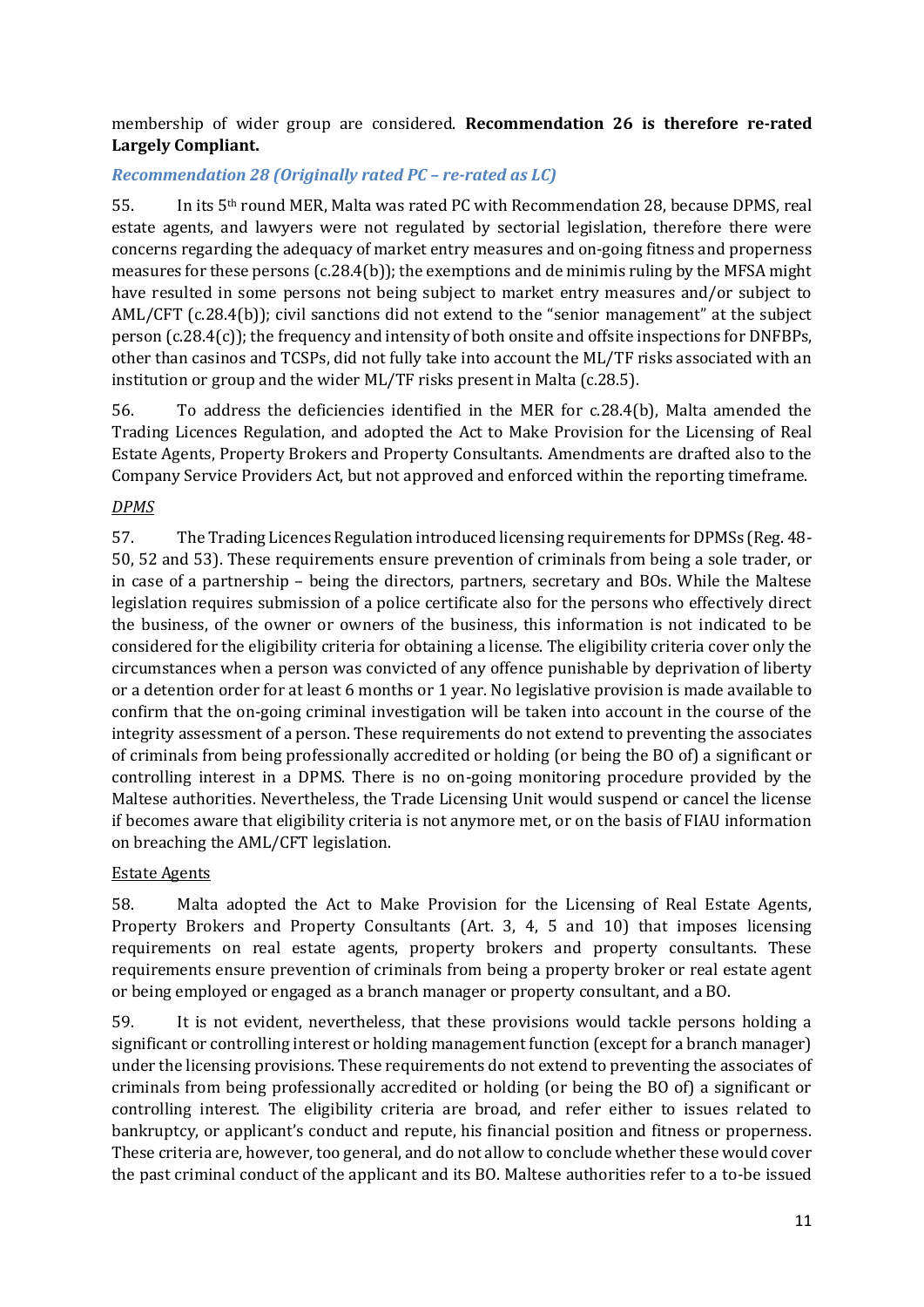Notice requiring that the interested persons provide detailed police conduct certificate issued by the Commissioner of Police in Malta. This declaration will confirm that the individual concerned aspiring to access a respective license has no criminal record or conduct or any sort of conflict of interest within the property market or real estate agents business. There is no on-going monitoring procedure provided by the Maltese authorities. Nevertheless, the Act to Make Provision for the Licensing of Real Estate Agents, Property Brokers and Property Consultants provides that the Board would suspend or cancel the license, among others, if it becomes aware that eligibility criteria is not anymore met, or becomes aware of any adverse information.

### Lawyers

60. Malta has not yet demonstrated a progress that would affect the technical compliance conclusions.

61. To address all the deficiencies identified in the MER for c.28.4(c), Malta amended the PLMFTR (Reg. 21(7(ii))), to make it explicit that administrative penalties for AML/CFT breaches are applicable to senior management officials. Senior management officials may also be suspended or precluded from holding such a role (PLMFTR, Reg. 21(7)).

62. To address the deficiencies identified in the MER for c.28.5, Malta formalised the Riskbased Supervisory Strategy, Methodology and Plan. The main concerns raised in the MER have been remediated. However, it remains unclear in these documents whether ML/TF risk posed by membership of wider group is considered. Information provided by the Maltese authorities confirms that the FIAU "has requested" information in relation to group structures in order to understand the wider risks of the subject person and to be able to factor this into the risk-based supervision. It therefore appears from information provided that this is not yet fully implemented.

63. Overall, Malta took measures to address most of the deficiencies identified in the MER. Concerns remain with a regulatory framework for the DPMS and real-estate sector representatives, which needs some further improvements. Malta has not yet demonstrated a progress with respect to lawyers. Malta has not yet adopted legislation that would amend the application of exemptions and de minimis ruling by the MFSA. Concerns remain whether the ML/TF risks posed by membership of wider group is considered. **Recommendation 28 is therefore re-rated Largely Compliant.**

*Recommendation 36 (Originally rated PC – re-rated as C)*

64. In its  $5<sup>th</sup>$  round MER, Malta was rated PC with Recommendation 36, taking into consideration that provisions implementing Art. 5 of the Vienna Convention were not fully aligned, with different rules that may cause confusion in practice (c.36.2); and the principles on third party confiscation were not fully implemented (c.36.2).

65. To address all the deficiencies identified in the MER for c.36.2, Malta introduced amendments to different sections of the Criminal Code (CC), Dangerous Drugs Ordinance (DDO) and to the Prevention of Money Laundering Act (PMLA) to put national provisions in line with Art. 5 of the Vienna Convention, so as to address the risks of confusion in the practical implementation of the rules. Legislative provisions currently provide a mechanism for protection of the bona fide third parties (DDO (Art. 22C), Medical and Kindred Professions Ordinance (Art. 120A(2B)) and PMLA (Art. 7)).

66. Overall, Malta took measures to address all the deficiencies identified in the MER. **Recommendation 36 is therefore re-rated Compliant.**

*Recommendation 38 (Originally rated PC – re-rated as LC)*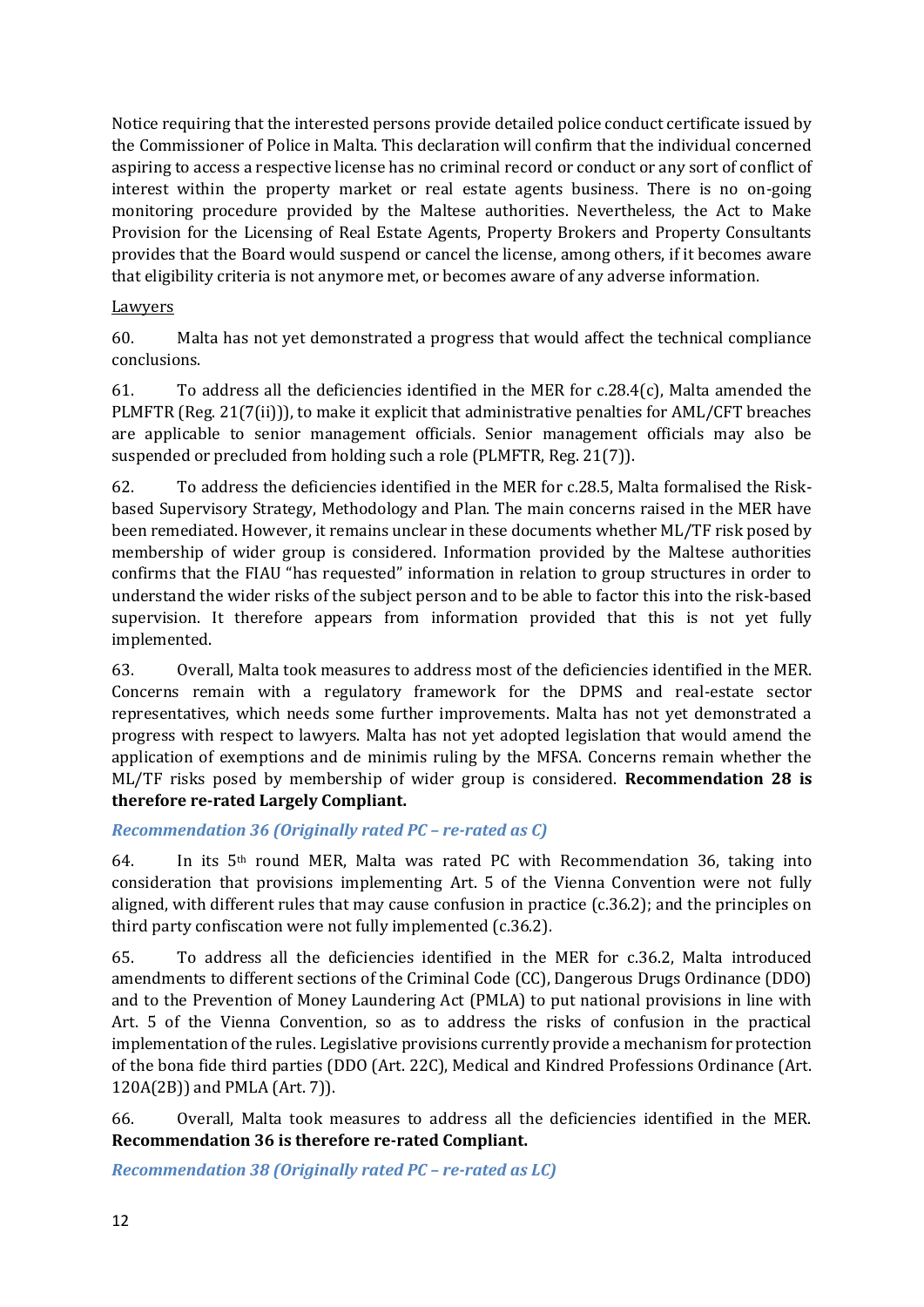67. In its  $5<sup>th</sup>$  round MER, Malta was rated PC with Recommendation 38, on the basis that no specific information was provided whether all categories of property listed under c.38.1 were covered; no specific information was provided on freezing or seizing of property which does not belong or is not due to a suspect, and which could, however, constitute laundered property, proceeds of crime or instrumentalities (c.38.1); there was no legal basis to execute a foreign civil in rem confiscation order since the underlying conduct had to be qualified as a criminal offence (c.38.2); there was no specific mechanism for managing, and when necessary disposing of, property frozen, seized or confiscated in the context of MLA (c.38.3).

68. To address all the deficiencies identified in the MER for c.38.1, Malta demonstrated that the categories listed under c. 38.1 are covered under the provisions of PMLA (Art. 2(1) and 3(5)), the DDO (Art. 22, 22(3A)(d) and 22(3B)), the MPKO (Art. 120A(2A), (2Abis) and (2B)) and the CC (Art. 23, 23B and 23C). Freezing or seizing of property which does not belong or is not due to a suspect, and which could, however, constitute laundered property, proceeds of crime or instrumentalities is regulated under CC (Art. 23C(4)).

69. To address all the deficiencies identified in the MER for c.38.2, Malta demonstrated that in accordance with CC (Art.  $435D$ ) and PMLA (Art.  $11(1)$ ), a confiscation order made by a court outside Malta providing or purporting to provide for the confiscation or forfeiture of any property of or in the possession or under the control of any person described in the order shall be enforceable in Malta. The Attorney General may bring an action in the First Hall of the Civil Court by an application containing a demand that the enforcement in Malta of the foreign confiscation order be ordered (DDO Art. 24D(2-11)). For the purposes of the CC and DDO "confiscation order" includes any judgement, decision, declaration, or other order made by a court whether of criminal or civil jurisdiction providing or purporting to provide for the confiscation or forfeiture of property (CC (Art. 435D), DDO (Art. 24D(12)) and PMLA (Art. 11(2)).

70. The authorities confirmed that Attachment and Freezing Orders are issued only against known persons who are suspected/accused of having committed a criminal offence, even if absent from the Maltese Islands. The referred provisions are, however, broad and general, and do not specify whether the circumstances indicated in c.38.2, such as death, and absence of person would apply.

71. To address all the deficiencies identified in the MER for c.38.3, Malta introduced mechanisms for managing and disposal of seized, frozen and confiscated property. Since August 2018 the Asset Recovery Bureau has been tasked with the management and disposal of instrumentalities and proceeds of crime (Asset Recovery Bureau Regulations (Art. 6 and 31), CC (Art.328K(e) and 700(3)).

72. In line with these provisions, the management of property at the stage of freezing refers to: (i) restriction of transfer of assets to third parties; (ii) identification and location of movable and non-movable assets; (iii) preservation of assets as much as possible to ensure that value is retained. At the stage of confiscation, the assets are subject to disposal if suitable for public use. These, however, do not extend to a systematic management of a property.

73. Overall, Malta took measures to address most of the deficiencies identified in the MER. Concerns remain with respect to ability of Malta to provide MLA for execution of a foreign civil in rem confiscation order in all circumstances, as indicated in the c. 38.2, and with systematic management of frozen, seized, and confiscated property. **Recommendation 38 is therefore rerated Largely Compliant.**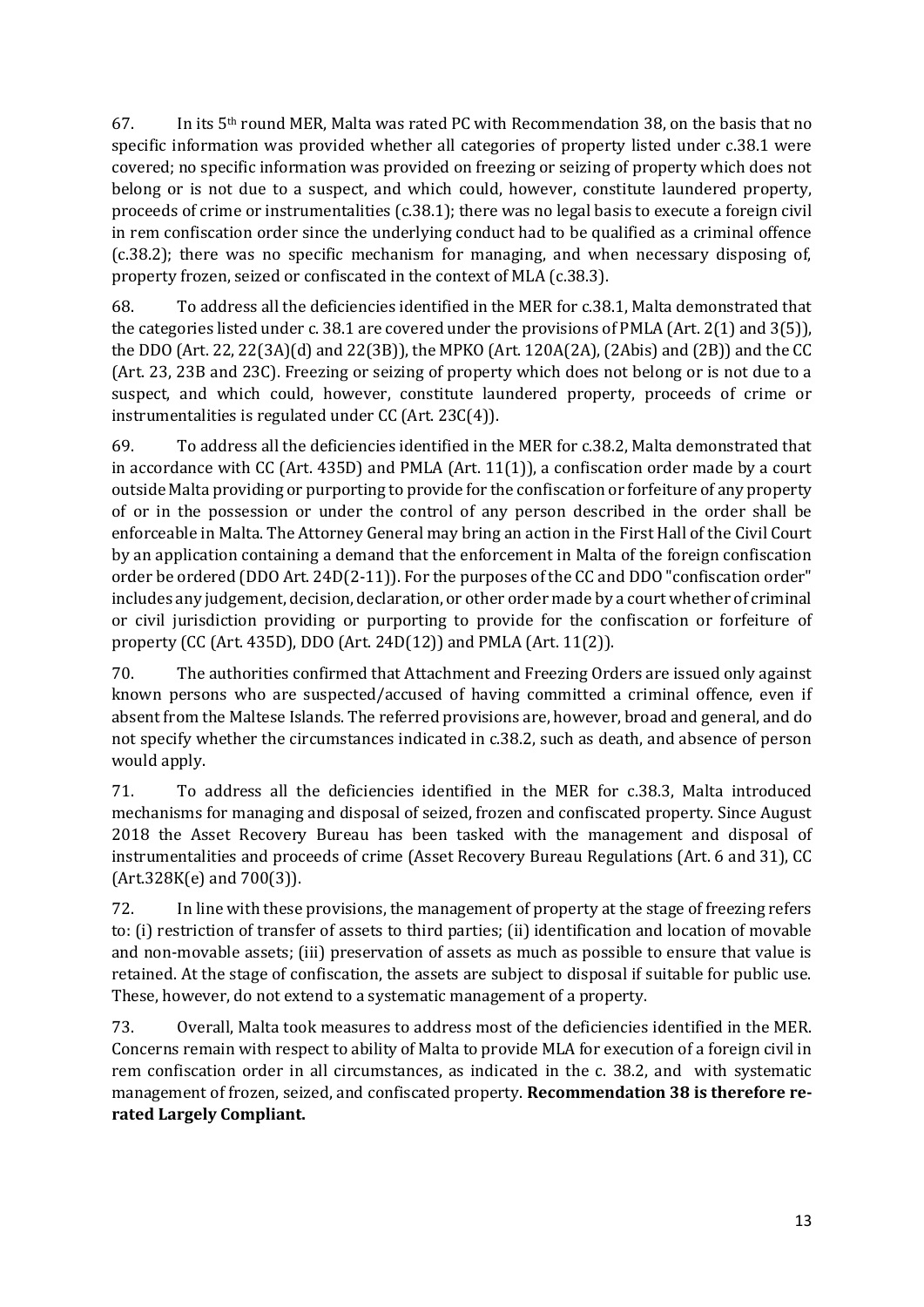### **3.2. Progress on Recommendations which have changed since adoption of the MER**

74. Since the adoption of Malta's MER the FATF has amended Recommendation 15. This section considers Malta's compliance with the new requirements and progress in addressing deficiencies identified in the MER in relation to this Recommendation, where applicable.

### *Recommendation 15 (originally rated PC– re-rated as LC)*

75. In June 2019, Recommendation 15 was revised to include obligations related to virtual assets (VA) and virtual asset service providers (VASPs). These new requirements include: requirements on identifying, assessing and understanding ML/TF risks associated with VA activities or operations of VASPs; requirements for VASPs to be licensed or registered; requirements for countries to apply adequate risk-based AML/CFT supervision (including sanctions) to VASPs and for such supervision to be conducted by a competent authority; as well as requirements to apply preventive measures to VASPs and provide international co-operation.

76. In its 5th Round MER, Malta was rated PC with Recommendation 15, as Malta conducted no risk assessment for the purpose of identifying and assessing ML/FT risks that may arise in relation to the development of new products and practices, delivery mechanisms or the use of new technologies, at the country level. The requirement to assess the risk of new products, services and new or developing technologies did not specify that such assessments be undertaken by the FIs prior to the use of such products, practices and technologies.

77. Since its 5th Round MER, Malta has conducted a risk assessment in relation to "virtual financial assets" (VAs), launched the risk assessment mechanisms for smart contracts, and created a Regulatory sandbox. All of these activities were directed to development of new products and new business practices, including new delivery mechanisms, and the use of new or developing technologies for new products. The gap remains only with respect to pre-existing products.

78. Further amendments introduced into the PMLFTR and the FIAU's IPP I effectively address the deficiencies with respect to c.15.2, clarifying the requirements imposed on the FIs with respect to assessment of respective ML/TF risks prior to the use of new products, practices and technologies.

79. In relation to new requirements for VA/VASPs, Malta has introduced a regime which covers most of the requirements and has only minor shortcomings.

80. To implement c.15.3, Malta has conducted a sectorial ML/TF risk assessment, performed by the NCC, with the involvement of the relevant stakeholders throughout 2019. The VFA Sectoral ML/TF Risk Assessment and Strategy Report were finalised in October 2019. The Key Findings and the Action Plan were published in February 20205.

81. The regulatory framework for VA and VASPs was set in Malta in 2018, and the main detailed risk analysis was conducted on the basis of information available as of October 2018. The analysis was based on information gathered from a range of sources - in total 100 responses from potential VA issuers, VA agents and VASPs; STRs; interviews with public and private sector representatives, and data from public sources (documents developed by international bodies, research and crypto-news websites). This Sectoral Risk Assessment acknowledges that "given the nascent nature of the industry, data was limited". The applied risk analysis methodology does not allow to conclude on the overall level of ML/TF risks in the country related to VA activities and covered VASPs' operations and activities. The desk review of the presented risk assessment document cast doubts on the completeness and, therefore, also the reasonableness of the risk

<sup>5</sup> <http://nccmalta.azurewebsites.net/aml-cft-reports/>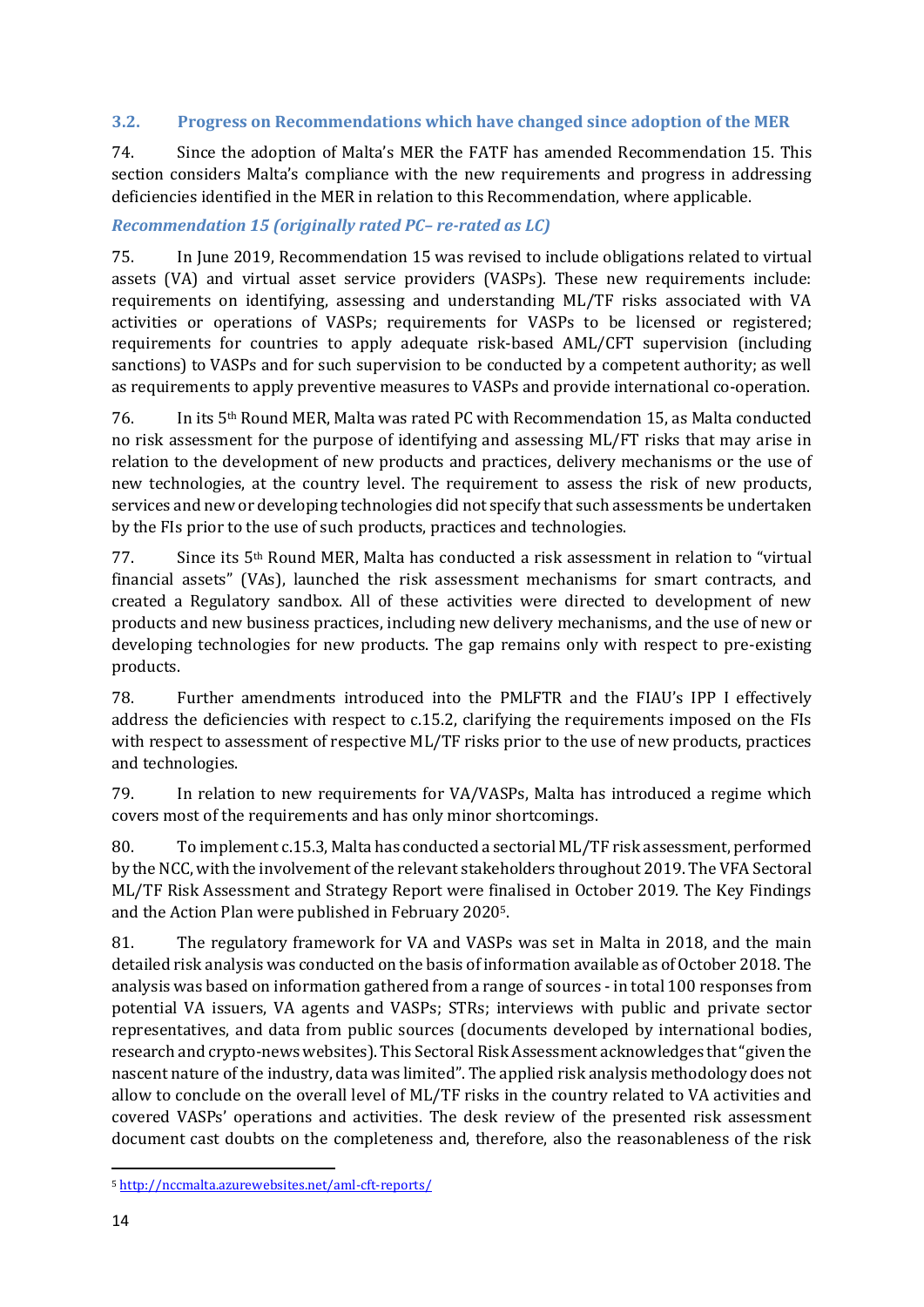assessment, which does not allow to conclude on the risk profile of the country in terms of VA activities and VASPs.

82. Nevertheless, it should be taken into consideration that the VA and VASP activities are a new developing area, and Malta was one of the pioneers in conducting such a risk assessment back to 2019. In addition, the authorities informed that Malta has launched the update of the 2021/2022 National Risk Assessment. This assessment would also include assessment of ML/TF risk related to the VA/VASP sector, to come up with updated and more mature conclusions on the current risks.

83. While not always based on the identified risks, but rather aimed at ensuring the alignment of the national framework with the newly set FATF Standards on VA and VASPs, in 2020 Malta has developed an Action Plan that sets valuable actions to ensure the continuous development of the sector, and enhancement of the preventative mechanisms.

84. The requirement for covered VASPs to take appropriate steps to identify, assess, manage, and mitigate their ML and TF risks is adequately regulated under the PMLFTR (Reg. 5 and 11).

85. To implement c.15.4, Malta requires the VASPs to be licensed (Virtual Financial Assets Act (Art. 13)). The VFA Act (Art. 2(2)) recognise both, the legal entities and natural persons to act as a VASP. Art.15( $2(c)$ (d)) of the VFA Act clarifies that where the applicant is a natural person, such person should be a resident in Malta; and where the applicant is a legal person it is constituted either in Malta, in accordance with the laws of Malta, or in a recognised jurisdiction. Nevertheless, natural persons are precluded from offering VFA related services in Malta, as authorities have effectively limited the issuance of a licence only to those VASPs which are legal persons (R3-2.1.2.6 of Chapter 3 of the VFA Rulebook). Natural persons offering VASP services are considered to be outside of Malta's risk appetite.

86. The definition of the VA services adopted by the Maltese authorities does not explicitly cover all types of services as defined in the FATF Methodology. In particular, under the current legislative regime and framework it is not yet possible to conclude that VASPs conducting exchange between VAs and fiat are covered. Nevertheless, the Maltese authorities have provided information published on the website of the MFSA [\(https://www.mfsa.mt/wp](https://eur02.safelinks.protection.outlook.com/?url=https%3A%2F%2Fwww.mfsa.mt%2Fwp-content%2Fuploads%2F2020%2F03%2FVFA-Rulebook-FAQs.pdf&data=04%7C01%7C%7C631d9599c53b45cf91c508d9116fcb07%7C2b5615117ddf495c8164f56ae776c54a%7C0%7C0%7C637559994549850266%7CUnknown%7CTWFpbGZsb3d8eyJWIjoiMC4wLjAwMDAiLCJQIjoiV2luMzIiLCJBTiI6Ik1haWwiLCJXVCI6Mn0%3D%7C1000&sdata=DY%2F0kApBnNIvQhGs1zcJbQJLioMIrYnZmnihuY01vm0%3D&reserved=0)[content/uploads/2020/03/VFA-Rulebook-FAQs.pdf](https://eur02.safelinks.protection.outlook.com/?url=https%3A%2F%2Fwww.mfsa.mt%2Fwp-content%2Fuploads%2F2020%2F03%2FVFA-Rulebook-FAQs.pdf&data=04%7C01%7C%7C631d9599c53b45cf91c508d9116fcb07%7C2b5615117ddf495c8164f56ae776c54a%7C0%7C0%7C637559994549850266%7CUnknown%7CTWFpbGZsb3d8eyJWIjoiMC4wLjAwMDAiLCJQIjoiV2luMzIiLCJBTiI6Ik1haWwiLCJXVCI6Mn0%3D%7C1000&sdata=DY%2F0kApBnNIvQhGs1zcJbQJLioMIrYnZmnihuY01vm0%3D&reserved=0) ) relating to the VFA Framework issued on 10<sup>th</sup> October 2018 which states: "A VFA Exchange is defined under the Act as a "a DLT exchange operating in or from within Malta, on which only virtual financial assets may be transacted…" It should be understood that it is the VFAs that are transacted 'on the platform', to the exclusion of the other DLT asset types; this definition should not thus be interpreted as excluding fiat currencies from its scope. Therefore, the VFA exchange licence under the Act will encompass (i) VFA-to-VFA, (ii) fiat-to-VFA and (iii) VFA-to-fiat transactions". The Maltese authorities informed also that this interpretation had been confirmed by their Attorney General and therefore the assessment team consider that the application of the legislation counts as law or other enforceable means. VAs transfer services, are not recognised as a distinct type of a service. All other types of VASPs activities and operations are regulated.

87. Malta applies two – steps approach to ensuring the fitness and properness of the covered VASPs. According to the VFA Act the process includes fit and proper checks of the applicant VASP conducted by the VFA Agent, and the MFSA. Both conduct the checks on the basis of the nonbinding "Guidance on the Fitness and Properness Assessments Applied by the Authority" issues by the MFSA. The VFA Act (Art. 15(8)) and the VFA Rulebook (Chapter 3, R3-2.2.3.1.3) together ensure that fit and proper checks apply to all the respective parties, but these requirements together do not cover the associates of criminals. In line with the VFA Rulebook (Chapter 3, R3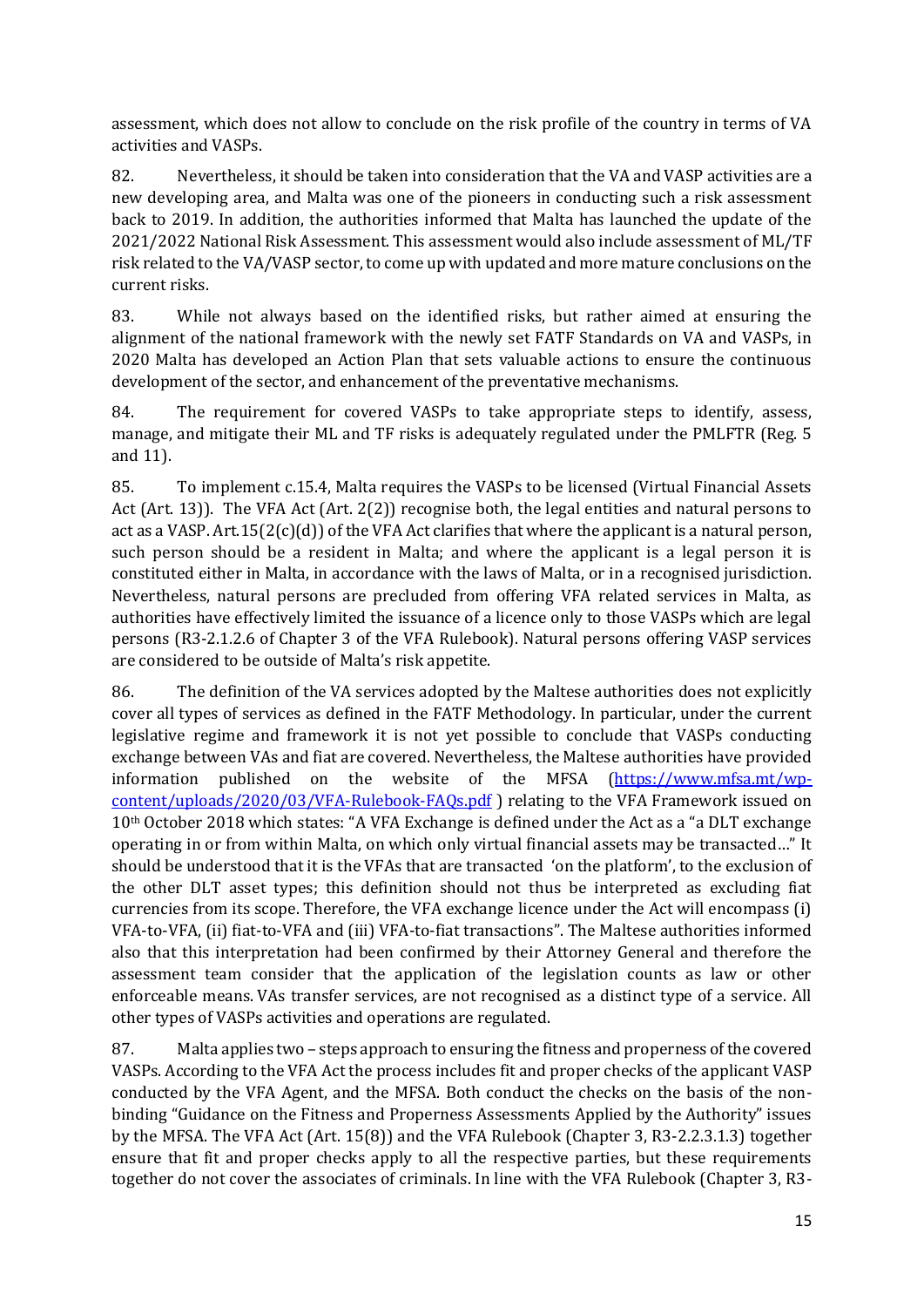2.2.3.1.1) the fitness and properness requirements should be met both during authorisation stage, as well as, on an ongoing basis thereafter.

88. To implement c.15.5, Malta has taken action to identify natural and legal persons carrying on the VASP activities without the requisite licenses. The MFSA is designated as a competent authority for licensing and oversight of the covered VASPs' activities VFA Act (Art.2(2)). In order to detect un-licensed natural and legal persons the MFSA operates a daily adverse media search and monitors the received consumer complaint reports. In addition, while not legislatively substantiated, MFSA cooperates actively with the MBR to ensure that any companies undertaking licensable activities obtain the required authorisation.

89. During the time period between introducing a transitionary period and its expiry, Malta identified a natural person (further analysis proved this to be a legal person) operating without a license, and in addition, has followed up on 57 out of the original 180 companies, that did not provide any notification to the Authority.

90. The action taken includes a public statement (VFA Act, Art. 56) [\(https://www.mfsa.mt/news-item/warning-to-the-public-regarding-unlicensed-vfa](https://www.mfsa.mt/news-item/warning-to-the-public-regarding-unlicensed-vfa-companies/)[companies/\)](https://www.mfsa.mt/news-item/warning-to-the-public-regarding-unlicensed-vfa-companies/) with the names of all 57 entities and indicating that such were not licensed nor authorised by the MFSA to provide any VFA services or other financial services nor have they initiated the application process to obtain a VFA services licence.

91. The MFSA has also liaised with the MBR to strike off these companies from the MBR Register, leading to issuance of a public notice, shutting down of a VFA ATM (along with a public notice) and a visit to a legal entity.

92. The VFA Act does not provide for such type of a sanction as striking off the company, for unlicensed activity. The authorities clarified that they used provisions of Companies Act (Art.  $325(1)$ ) - reasonable cause to believe that a company is not carrying on business or is not in operation. While the authorities achieved the result, this, nevertheless, does not seem to be an appropriate mechanism for sanctioning for unlicensed VASP activities. The targeted sanctions for the un-licensed activities of legal and natural persons are covered only under provisions of Art. 56 of the VFA Act and consist only of issuance of a public warning. This does not seem to be appropriate sanction, as does not ensure the proportionality and dissuasiveness of the sanctioning regime.

93. To implement c.15.6, Malta has designated two authorities to supervise the VASPs: the MFSA – for a prudential supervision (VFA Act, Art.2(2), 15; MSA Act, Art 4), and the FIAU - for the monitoring and supervision of VASPs for compliance with the AML/CFT requirements under the PMLA (Art. 16(c) and Art. 26) and the PMLFTR (Reg.4(5)).

94. The FIAU acts on a risk sensitive basis (PMLA Art. 26(2)), in accordance with its Riskbased Supervisory Strategy, Methodology and a Plan. The MFSA acts on the basis of its Risk-Based Supervision - Strengthening Our Supervisory Approach guiding document, that provides a framework for planning, risk assessment, execution of a supervisory plan and regular monitoring and evaluation.

95. The FIAU's powers to apply sanctions to VASPs are stipulated under PMLFTR (Reg.21). The MFSA's powers to apply various disciplinary and financial sanctions to VASPs, including cancelation or suspension of a licence, are stipulated under VFA Act (Art. 21(1) and Part VII).

96. To implement c.15.7, Malta has developed a set of sector-specific guidelines, provided feedback on STR filing, and conducted series of targeted trainings. The FIAU, which is the main authority empowered to issue legally binding procedures and guidance (PMLFTR (Reg. 17)) issued a general guidance on the application of all the AML/CFT obligations envisaged under the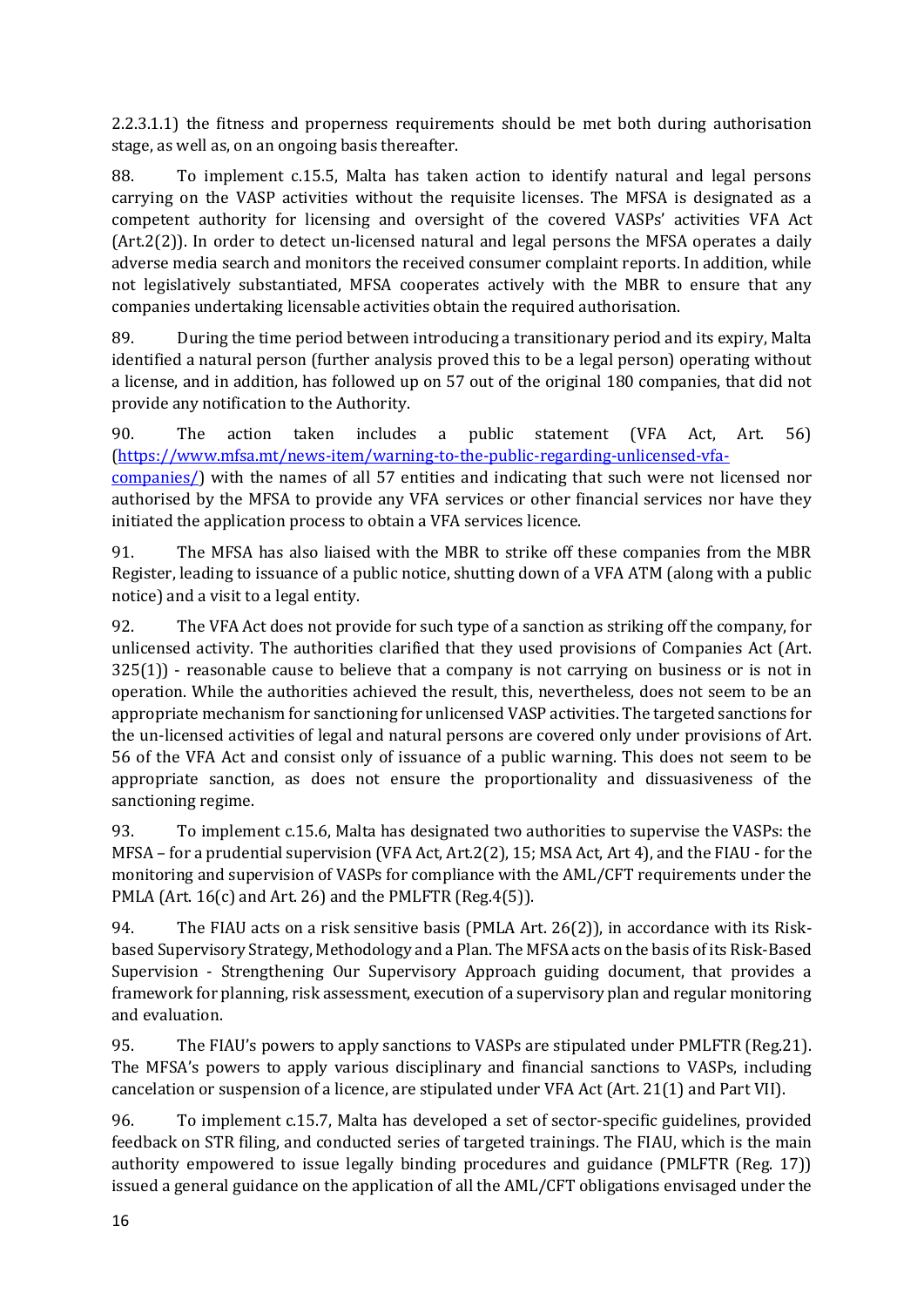PMLFTR, which is the IPP I, and a sector specific guidance document – IPP II on Application of Anti-Money Laundering and Countering the Funding of Terrorism Obligations to the VFA Sector.

97. In line with its powers the FIAU provides a feedback to VASPs on the status of the files STR and its quality (PMLA (Art. 32), PMLFTR (Reg. 15(11)).

98. The MFSA and Finance Malta organised two trainings covering wide variety of topics related to VA and VASP activities and operations, providing a solid information on the regulatory and other developments in Malta and globally. Among other, the FIAU, within its mandate (PMLA (Art.16)) communicated its expectations and views in relation to the ML/TF risks inherent in the sector as well as with regards how these can be mitigated. These events covered more than 100 participants representing prospective VASPs and VFA Agents as well as other representatives of sectors accosted with VASP activities, including legal professionals, accountancy professionals and FIs. Representatives of the public sector – supervisors, LEAs (also dealing with asset recovery), were also present.

99. With respect to implementation of c.15.8, Malta has confirmed that the sanctions in place, as described in the analysis of the MER under Recommendation 35, are valid and equally applicable to VASPs. As reflected above under c.28.4 the amendments to the PLMFTR (Reg. 21(7(ii))) have remediated the deficiency identified in Recommendation 35 by making it explicit that administrative penalties for AML/CFT breaches are applicable to senior management officials. Senior management officials may also be suspended or precluded from holding such a role (PLMFTR (21(7)).

100. With respect to implementation of c.15.9, Malta has confirmed that requirements set out in Recommendation 10 to 21 are reflected in a number of provisions of the PMLFTR which, unless otherwise stated, are applicable to VASPs. Malta has introduced a number of legislative amendments, which improved the level of compliance with the preventative measures, bringing the Recommendations 10 to 21 to a level of compliant or largely compliant. It is also concluded that since currently, the Maltese legislation does not recognise VA transfer as a distinct type of a service the requirements under Recommendation 14 are not applicable.

101. With respect to requirement for conducting customer due diligence (CDD) the Maltese legislation applies a stricter approach than the FATF Standard does, obliging the covered VASP to conduct CDD even in the circumstances when the amount of transaction is below EUR1000 (PLMFTR (Reg. 2) and (Reg. 7(5(b)).

102. With respect to regulatory measures for conducting VA transfers, Malta confirmed drafting a Regulation to implement the Travel Rule requirement, but it is yet to complete this work so as to be able to transmit information immediately and securely. Currently, certain information is captured and available to authorities upon request. Whilst some parts of Recommendation 16 can be complied with by existing legislation (PMLFTR, and Implementing Procedures – Part II applicable to the VFA Sector), the area covering the transferring of the information to the beneficiary a VASP or a FI (if any) immediately and securely is not in place yet.

103. As concerns the obligations applying to FIs when sending or receiving VA transfers on behalf of a customer, in Malta FIs are not permitted to send or receive VAs on behalf of their customers, as such activities would require a separate license, which can only be given to a separate entity with a VASP licence established for that purpose (VFA Act (Art. 15(2(c(ii)). VASPs should be licensed by the MFSA. There are limited instances in which it may be possible for a FI to handle VAs on behalf of customers and these would include the situations envisaged under VFA Regulations (Reg.4(1)(f), (g) and (n)). This is limited to acting as a custodian in relation to a collective investment scheme or holding an equivalent authorisation. This, however, does not amount to conducting wire transfers. Hence, out of the scope of the Standards.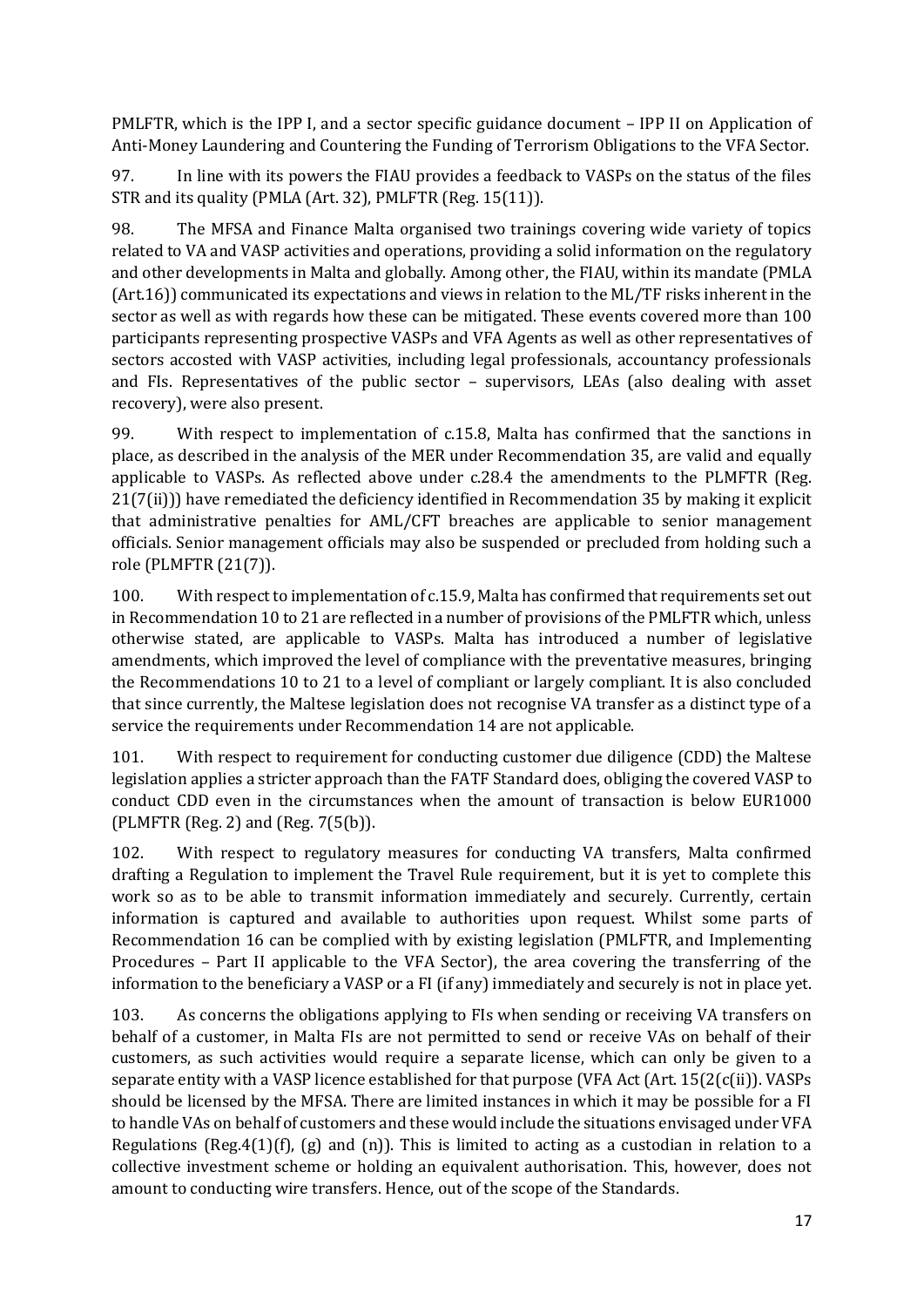104. With respect to implementation of c.15.10, Malta has confirmed that the obligations related to freezing measures under Recommendations 6 and 7 are regulated by the National Interest (Enabling Powers) Act (NIA) which extends to all reporting entities defined in the PMLFTRs (Act. Art. 17(6)), hence including the covered VASPs. Malta sufficiently complies with all respective requirements, except for the ones under c.6.6.(g) and c.7.4(d) – de-listing and unfreezing decisions taken in accordance with European regulations are published in the Official Journals of the EU and on a dedicated website, but no information is provided on the national framework.

105. With respect to implementation of c.15.11, Malta has confirmed that international cooperation with respect to VA and VASP activities and operations will be provided within the current legislative framework specifically dealing with these matters. Nevertheless, as indicated above, definition of VASP does not sufficiently cover all types of VASP activities, which will imply that the range of cooperation will be also potentially limited, accordingly. Other than this, Malta was assessed as compliant with Recommendation 39, largely compliant with Recommendation 37 and Recommendation 40. As concerns Recommendation 38, Malta has demonstrated a considerable progress rectifying majority of the shortcomings, with only minor improvements being required.

106. Overall, Malta took measures to address most of the deficiencies identified in the MER. Minor concerns remain with respect to conducting a risk assessment by a country with respect to application of new technologies to pre-existing products; improving the completeness and reasonableness of assessment of ML/TF risks emerging from VA and VASP activities and operations; clarification of definition of VASPs and respective types of services that fall under the regulatory scope; clarification of market entry requirements; clarification of targeted sanctions applied to non-licensed VASP activities; further improvement of compliance with applicable preventive measures; introducing specific requirements related to wire transfer services provided by VASPs, introducing domestic measure dealing with de-listing and unfreezing of assets, and improving the international cooperation. **Recommendation 15 is therefore rerated Largely Compliant**.

#### **4. CONCLUSION**

107. Overall, Malta has made progress in addressing the TC deficiencies identified in its  $5<sup>th</sup>$ Round MER and has been re-rated for 8 Recommendations (Recommendations 8, 13, 20, 24, 26, 28, 36, and 38).

108. Recommendations 8, 13, 24, 26 and 38, initially rated as PC, are re-rated as LC. Recommendations 20 and 36, initially rated as PC, are re-rated as C.

109. Further steps have been taken to improve compliance with Recommendation 15 that have been revised since the adoption of the MER, but minor shortcomings remain. Malta is encouraged to continue its efforts to address the remaining deficiencies.

110. Overall, in light of the progress made by Malta since its MER was adopted, its technical compliance with the FATF Recommendations has been re-rated as follows:

**Table 2. Technical compliance with re-ratings, April 2021**

| R 1             | R 2             | R <sub>3</sub>  | R 4             | R 5  | R <sub>6</sub>  | R 7             | R <sub>8</sub>  | R9              | R 10            |
|-----------------|-----------------|-----------------|-----------------|------|-----------------|-----------------|-----------------|-----------------|-----------------|
| LC              | ີ               | $\sqrt{ }$<br>◡ | $\sqrt{2}$<br>U | LC   | LC              | $\sqrt{ }$<br>◡ | LC              | $\sqrt{2}$<br>ີ | LC              |
| R 11            | R <sub>12</sub> | R <sub>13</sub> | R 14            | R 15 | R <sub>16</sub> | R <sub>17</sub> | R <sub>18</sub> | R <sub>19</sub> | R 20            |
| $\sqrt{ }$<br>◡ | LC              | LC              | LC              | LC   | LC              | LC              | LC              | ◡               | $\sqrt{ }$<br>u |
| R 21            | R 22            | R 23            | R 24            | R 25 | R 26            | R 27            | R 28            | R 29            | R 30            |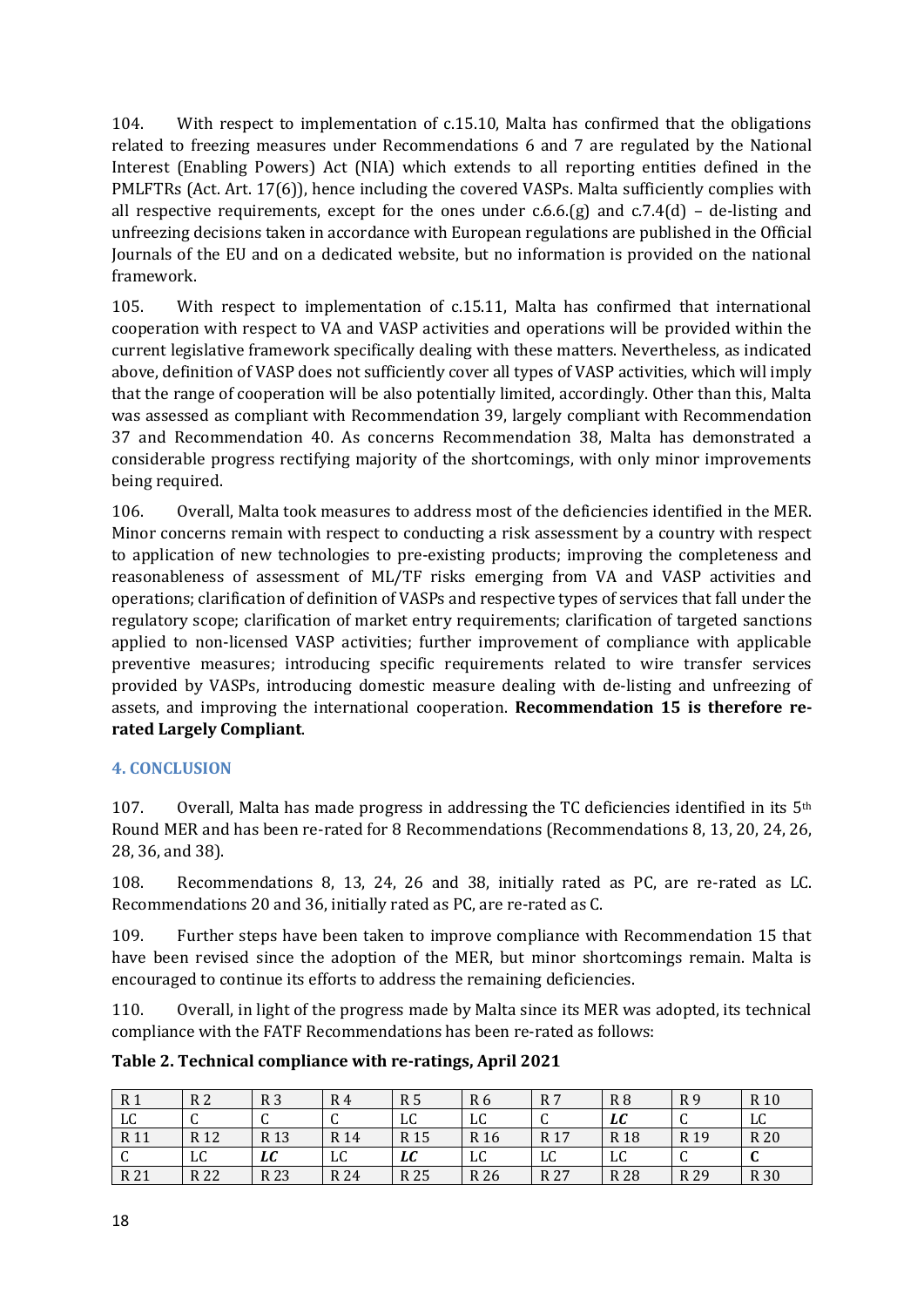| ົບ.                | $\mathbf{r}$<br>പ്പ          | $\mathbf{r}$<br>പ്പ | ^ י<br>LU        | $\sim$<br>പ്പ | $\mathbf{r}$<br>ᆈ             | LC   | $\mathbf{r}$<br>LL | $\mathbf{r}$ $\alpha$<br>ыu | $\mathbf{r}$<br>പ്പ         |
|--------------------|------------------------------|---------------------|------------------|---------------|-------------------------------|------|--------------------|-----------------------------|-----------------------------|
| R 31               | ככם<br>N 34                  | R 33                | R 34             | R 35          | R 36                          | R 37 | <b>R38</b>         | R 39                        | R 40                        |
| $\mathbf{L}$<br>ШU | $\mathbf{r}$ $\alpha$<br>പ്പ | $\sim$<br>◡         | $\sqrt{ }$<br>LС | $\sim$<br>പ്പ | $\overline{\phantom{a}}$<br>u | LC   | LC                 | ◡                           | $\mathbf{r}$ $\alpha$<br>பு |

*Note:* There are four possible levels of technical compliance: compliant (C), largely compliant (LC), partially compliant (PC), and non-compliant (NC).

111. Malta will remain in enhanced follow-up and will continue to report back to MONEYVAL on progress to strengthen its implementation of AML/CFT measures. Malta is expected to report back to the Plenary in two years.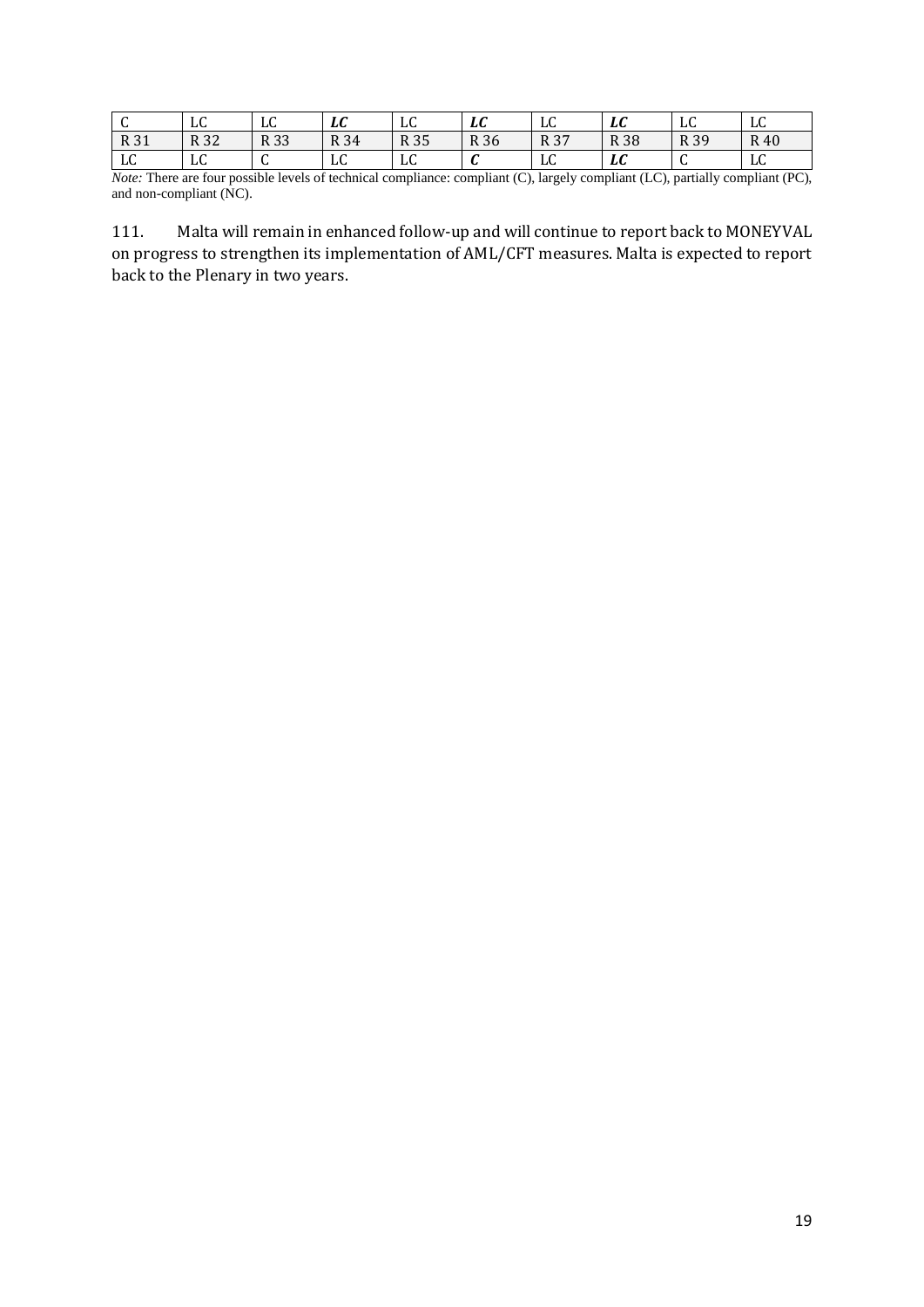#### **GLOSSARY OF ACRONYMS**

| AML           | Anti-money laundering                              |
|---------------|----------------------------------------------------|
| <sub>BO</sub> | Beneficial ownership                               |
| CDD           | Customer due diligence                             |
| <b>CFT</b>    | Countering the financing of terrorism              |
| <b>DNFBP</b>  | Designated non-financial business and professions  |
| FI            | <b>Financial institutions</b>                      |
| <b>FT</b>     | Financing of terrorism                             |
| LC            | Largely compliant                                  |
| ML            | Money laundering                                   |
| <b>NGOs</b>   | Non-governmental organisations                     |
| <b>NPOs</b>   | Non-profit organisations                           |
| <b>NRA</b>    | National risk assessment                           |
| <b>PC</b>     | Partially compliant                                |
| PF            | Proliferation financing                            |
| R             | Recommendation                                     |
| <b>STR</b>    | Suspicious transaction report                      |
| <b>TFS</b>    | Targeted financial sanctions                       |
| UNSCR         | <b>United Nations Security Council Resolutions</b> |